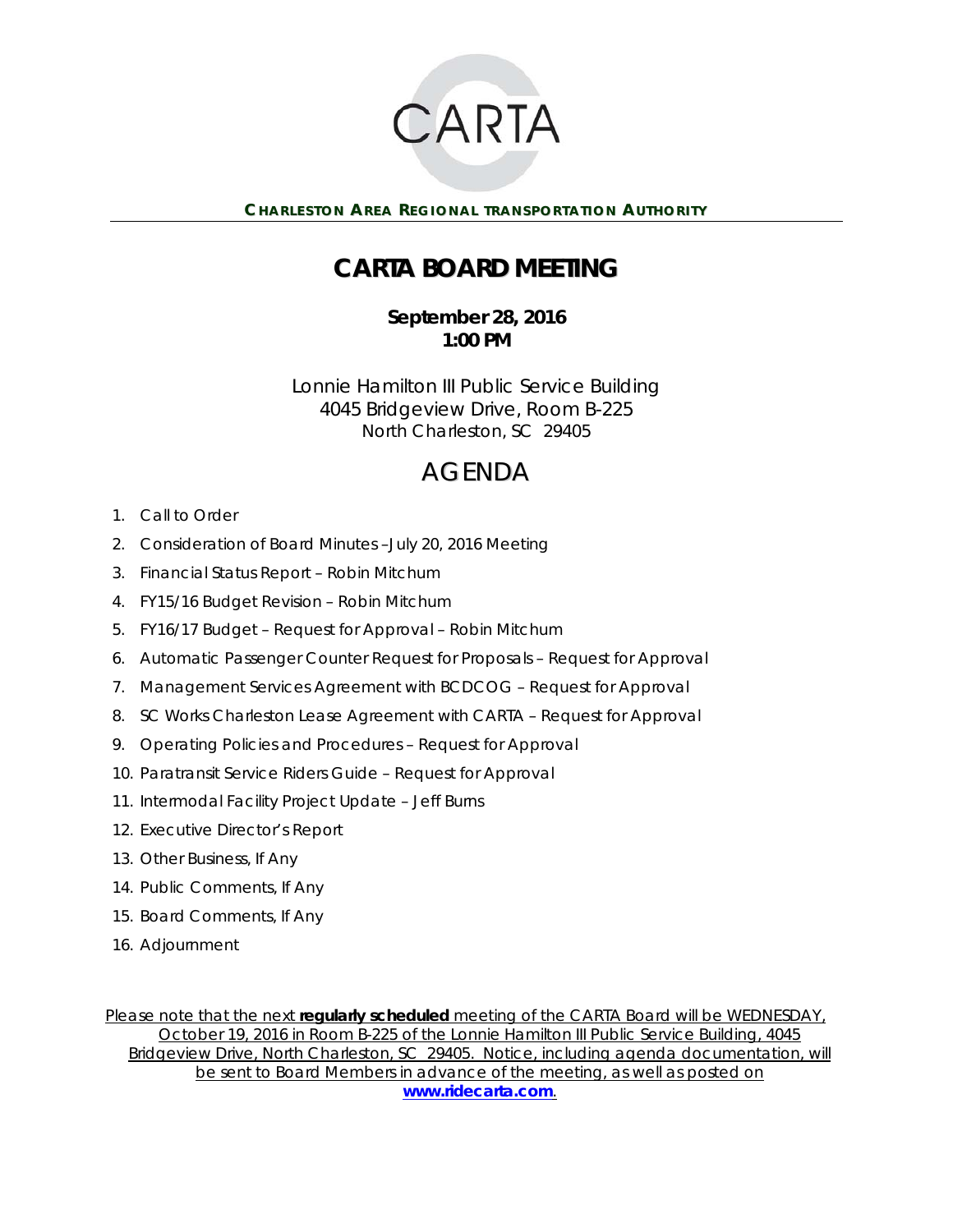## *CHARLESTON AREA REGIONAL TRANSPORTATION AUTHORITY* **BOARD OF DIRECTORS MEETING JULY 20, 2016**

The Charleston Area Regional Transportation Authority (CARTA) Board of Directors met on Wednesday, July 20, 2016, at the Lonnie Hamilton III Public Service Building located at 4045 Bridgeview Drive, Room B‐225 in North Charleston, South Carolina.

**MEMBERSHIP:**  Ed Astle; Mary Beth Berry; Marty Bettelli; Michael Brown; Colleen Condon; Alfred Harrison; Will Haynie; James Lewis; Charles Lipuma; Katie McClure; Minnie Newman; Pat O'Neil; Joe Qualey; Gary Santos; Michael Seekings; Elliott Summey; Keith Summey; John Tecklenburg

**MEMBERSHIP PRSENT:**  Ed Astle; Mary Beth Berry; Michael Brown; Colleen Condon; Katie McClure; Michael Seekings

**PROXIES:** Dennis Turner for Minnie Newman; Jerry Lahm for Elliott Summey; Carla Ritter for Joe Qualey; Michael Mathis for John Tecklenburg

**STAFF PRESENT:** Ron Mitchum; Andrea Kozloski; Robin Mitchum; Ryan McClure; Jeff Burns; Michelle Emerson; Rainee Kearney; Kim Coleman

**OTHERS PRESENT***:* William Clark (Clark Eustace Wagner, CPA); Amy Jenkins (MGC); Sharon Hollis (Davis & Floyd); Daniel Brock (Rawle Murdy Associates); Ginger Stevens (Transdev); L. Sanders (Coach Operator-CARTA); Councilmember Dean Riegel (City of Charleston); William Hamilton (Public); Dave Crossley (Public)

### **1. Call to Order**

Chairman Seekings called the CARTA Board Meeting to order at 1:05 p.m. followed by a moment of silence.

## **2. Public Hearing – FTA Section 5307 and 5339 Applications**

Ron Mitchum, Executive Director, read the FTA Section 5307 and 5339 Application Notices. There were two public comments stating approval and support of the applications. The comments were noted for the record. No other public comments were made. Chairman Seekings then closed the Public Hearing.

## **3. Consideration of Board Minutes – June 15, 2016 Meeting**

*Michael Brown made a motion to approve the June 15, 2016 Meeting Notes as presented and Ed Astle seconded the motion. The motion was unanimously approved.*

### **4. Audit Presentation – W. Chris Clark, CPA**

Chris Clark, of Clark Eustace Wagner, CPA, presented the Independent Auditor's Report. Mr. Clark commended Robin Mitchum and the Finance Staff for their work on the audit. He discussed the findings in detail noting some areas that are opportunities for strengthening internal controls and operating efficiency. Specific recommendations have been discussed with appropriate personnel. The Board received the Audit Presentation as information.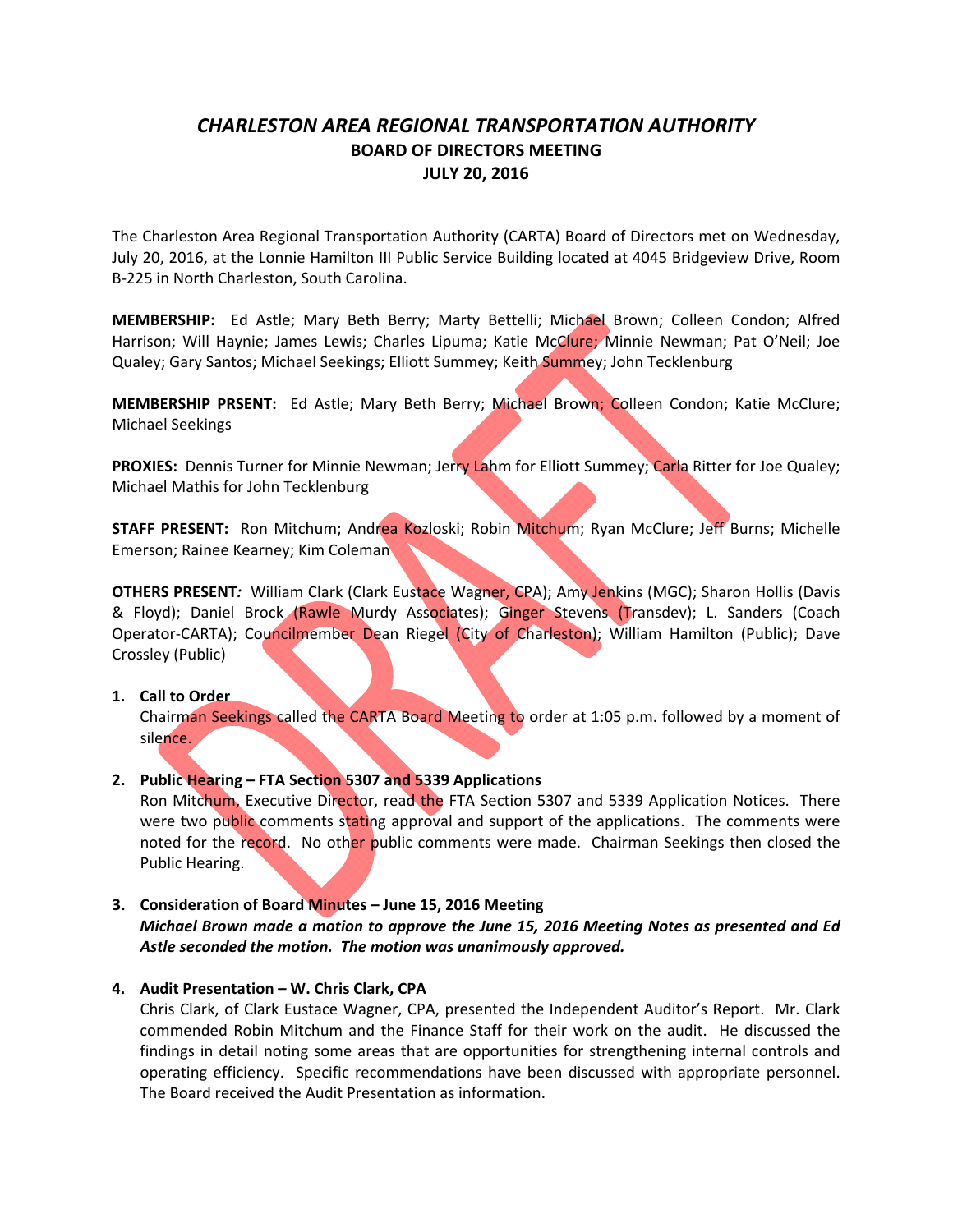## **5. Financial Status Report – Robin Mitchum**

Robin Mitchum, Finance Manager, presented the financial status report for the period ending June 30, 2016. She reported that the agency revenues and expenditures are in good shape. Excess of revenues over expenditures total \$876,040. The Board received the financial status report as information.

## **6. FY16/17 Budget Presentation – Robin Mitchum**

Robin Mitchum, Finance Manager, presented the FY16/17 proposed budget to the Board. Ms. Mitchum noted the budget is 11% or \$3,877,749 increase over the FY15/16 budget. Revenues and expenditures were discussed in detail. The budget will continue to be monitored to insure revenues and expenditures remain aligned. Recommended revisions will be made as needed. A rough draft of the proposed budget will go before respective City and County Council, Finance and Ways & Means Committee meetings prior to finalization for Board approval in September.

*Colleen Condon made a motion to approve the FY16/17 Proposed Budget Presentation contingent upon recommended changes and Ed Astle seconded the motion. The motion was unanimously approved.* 

## **7. DASH Logo Rebranding – Michelle Emerson**

Michelle Emerson, Marketing Coordinator, presented the DASH logo rebranding. Ms. Emerson relayed the DASH Rebranding Concept Committee's recommendations for the new logo. The committee was careful to create ad-free zones on the full front, top of the back and top of both sides of all shuttles for easy recognition. The DASH logo on the front will remain the same to avoid confusion. The committee was cognizant in keeping with the Charleston image by using the pineapple symbol and the Charleston Green color. The Transit Riders Advisory Committee and the Transit Ambassadors will review the recommended changes prior to launching the rebranded shuttles in the early Fall. The Board received the DASH logo rebranding presentation as information.

### **8. Ridership Report – Rainee Kearney**

Rainee Kearney, Transit Coordinator, presented the ridership statistics for June 2016:

- Ridership for June was 319,859, a decrease of 20% over last year (which is a decrease of 75,401 passenger trips). Year-to-date, ridership is down by 17.2%.
- Routes that did not meet performance standards include: Rt. 41-Coleman Boulevard; Rt. 42-Wando Circulator; Rt. 102-North Neck/Rutledge Avenue; Rt. 104-Montague Avenue; Rt. 204‐MUSC/Calhoun.
- The system-wide cost per passenger was \$2.42, compared to \$1.77 last year.
- Revenue for the month was \$375,501.97, which is a decrease of 12% from last year. Yearto‐date, revenue is up by 2.2%.
- Farebox recovery for the system was 32.7%.
- Tel-A-Ride ridership for the month was 6,033, which is a 13.2% decrease when compared to the same period last year. Year-to-date, ridership is down by 12%.
- The cost per Tel-A-Ride trip was \$25.30, which is a 13% increase over June of last year. The average cost is 15.2% more than last year's average.

The Board received the ridership report as information.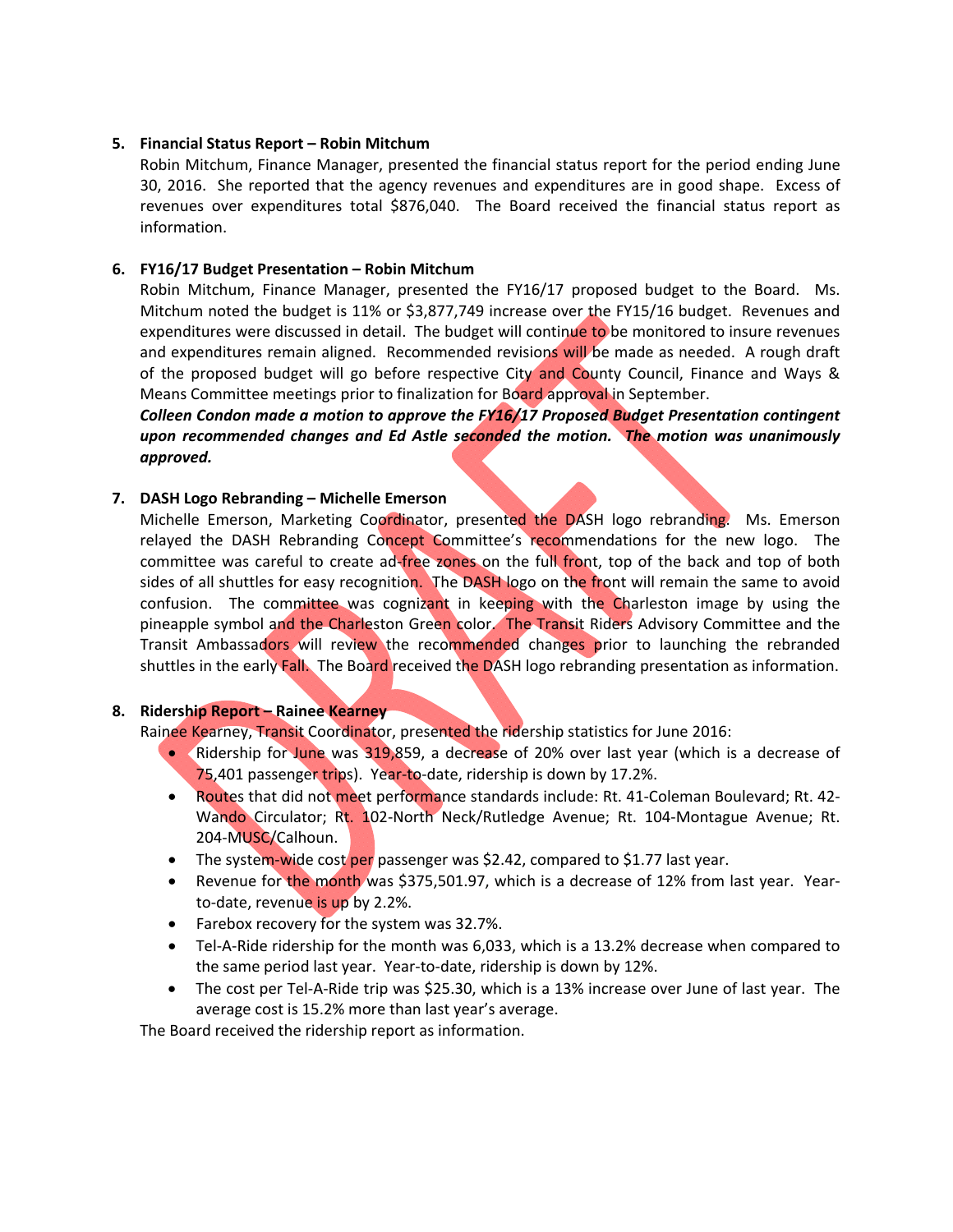## **9. Intermodal Facility Project Update – Jeff Burns**

Jeff Burns, Senior Planner, updated the Board on the Intermodel Facility Project. The project team finalized the building and site design plans. Staff submitted the purchase/sale agreement to CSX Corporation and is preparing draft lease agreements for the partner agencies. A Request for Proposal was circulated to procure the services of a firm to layout and supply materials for the Amtrak History and Liberty Hill Community Heritage Room. A project update presentation was delivered to the Liberty Hill Community at their monthly meeting. A third party cost estimator is reviewing the plans and will submit an estimated cost to construct the facility. The Board received the Intermodal Facility Project Update as information.

### **10. Executive Director's Report**

Ron Mitchum, Executive Director, highlighted the following matters and respectfully requested that the Board read his full report when time permits:

- Davis & Floyd has completed the preliminary site plans for  $16$  of the 21 sites for shelters or benches along Ashley Phosphate and Dorchester Roads. They are awaiting survey work on the remaining five sites. The plans for 4 of the 9 shelters to date would require the placement of shelters on private property due to limited SCDOT right of way. In addition, SCDOT has indicated that they would prefer that we not place any new shelters in their right of way but utilize private property. We will meet with SCDOT to discuss the use of their right of way as we would prefer not to acquire any property if possible.
- We have met with the College of Charleston and MUSC and anticipate renewing both contracts at the current rates. They are aware that we are replacing equipment and implementing new technology, therefore, there will be a reasonable increase in the contract rate next year.
- We request the Board's input on changing the name of the NASH to clarify that it provides service to the airport. If no objection, Rawle Murdy Associates will work on developing potential new names for the Board's consideration.

The Board received the Executive Director's report as information.

## **11. Other Business, If Any**

- **Daniel Brock, with Rawle Murdy Associates, updated the Board on social media outreach,** projects and events. The update was received as information.
- Councilmember Riegel thanked the Board and Transdev for their tremendous efforts. He also encouraged the government entities to contribute their fair-share regarding funding aspects and referendums.

There was no other business discussed.

## **12. Public Comments, If Any**

 Two public comments were received regarding ridership, route schedules and sales tax referendum concerns.

The public comments were noted for the record.

## **13. Board Comments, If Any**

 Board Member McClure requested that a brief job description of CARTA personnel be provided to the Board for information purposes.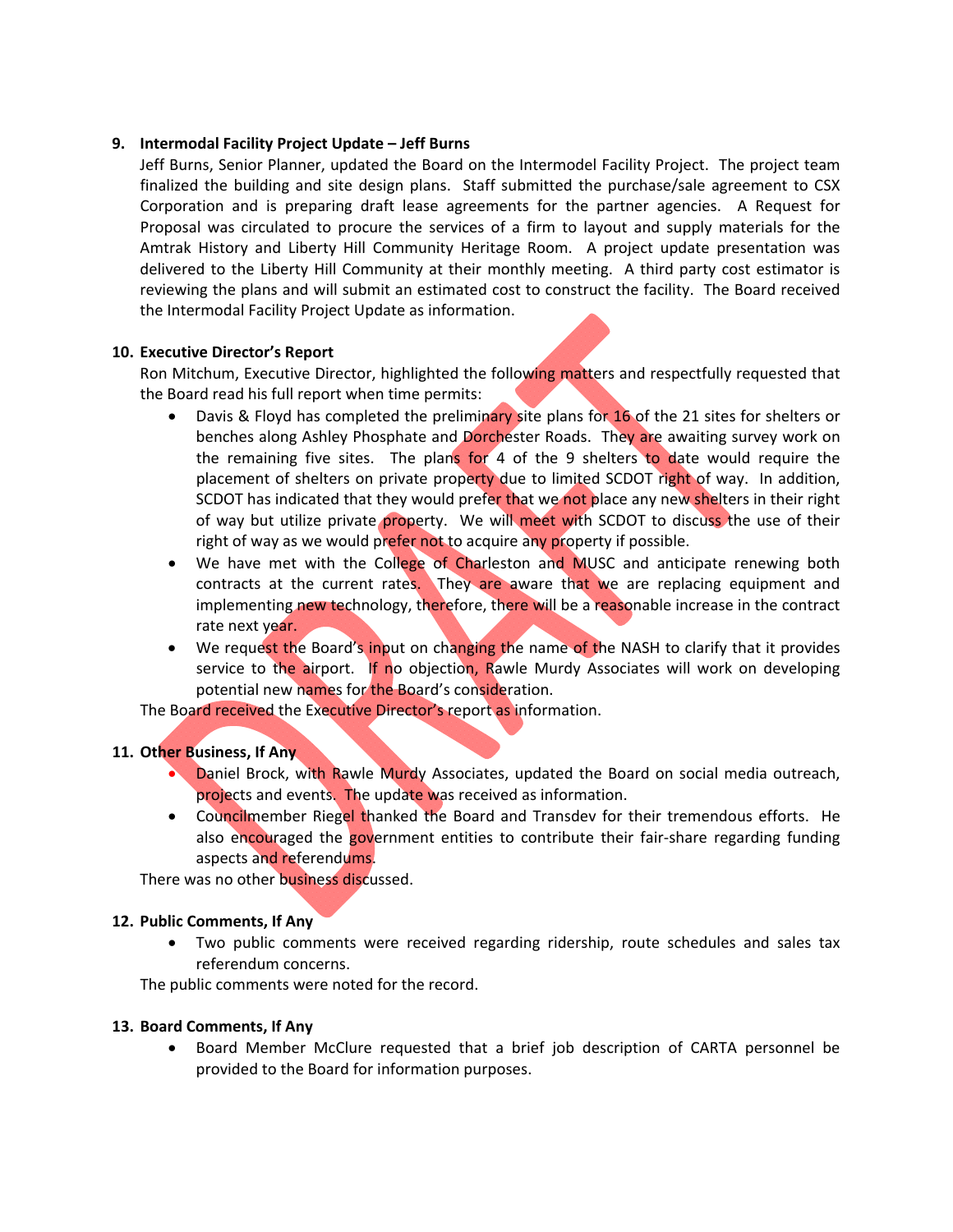- Board Member Astle commended Gloria, a bus operator, for her nearly 3 million miles, excellent service and personable interactions with all passengers. He also relayed a comment from a passenger regarding timeliness and transportation to beaches. Mr. Astle encouraged all Board Members to ride the bus.
- Chairman Seekings thanked County Council for voting in favor of funding and thanked those who rode the bus and participated in "Dump the Pump Day."

Respectfully submitted,

Kim Coleman

There were no additional Board comments.

## **14. Adjournment**

The meeting adjourned at 2:40 p.m.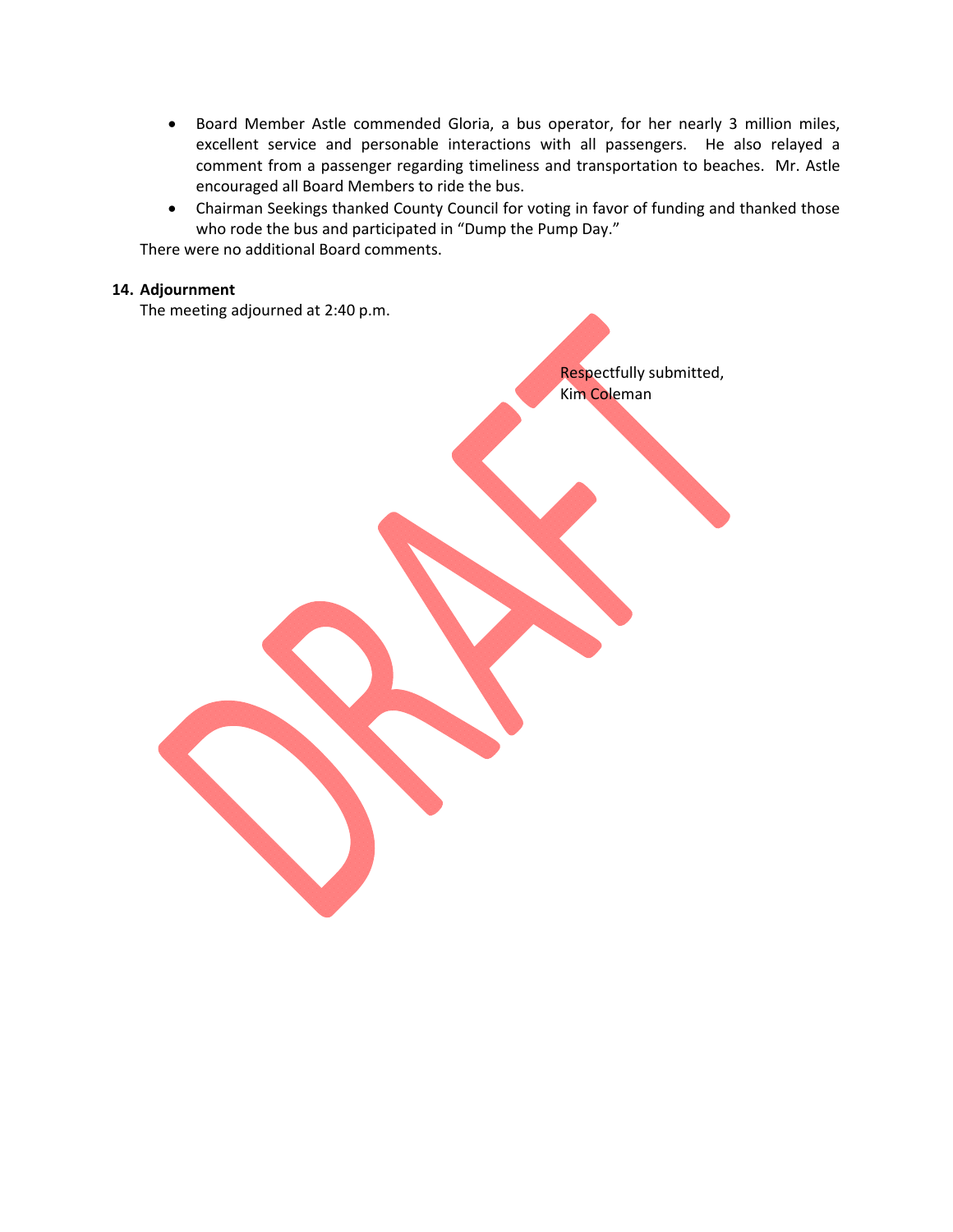## **CARTA**

## **Statement of Revenues & Expenditures** For the Month Ending August 31, 2016

Time elapsed:<br>92%

|                                                   | <b>Revised</b>     |               | $%$ of        |
|---------------------------------------------------|--------------------|---------------|---------------|
|                                                   | <b>FY16 Budget</b> | <b>Actual</b> | <b>Budget</b> |
|                                                   |                    |               |               |
| <b>Revenues</b>                                   |                    |               |               |
| Farebox                                           | 2,696,890          | 2,358,685     | 87%           |
| <b>Passes</b>                                     | 661,941            | 543,770       | 82%           |
| <b>COC Shuttle</b>                                | 452,580            | 417,109       | 92%           |
| <b>MUSC</b>                                       | 807,000            | 735,503       | 91%           |
| <b>City of Charleston - DASH</b>                  | 978,390            | 457,560       | 47%           |
| City of North Charleston                          | 1,442,330          |               | 0%            |
| <b>NASH</b>                                       | 300,000            | 200,000       | 67%           |
| Partnerships                                      | 100,000            |               | $0\%$         |
| Federal                                           | 12, 161, 349       | 6,759,338     | 56%           |
| <b>State Mass Transit Funds</b>                   | 418,099            | 386,315       | 92%           |
| <b>Sales Tax - Charleston County</b>              | 7,927,250          | 7,266,646     | 92%           |
| <b>Charleston County</b>                          |                    |               | N/A           |
| Advertising                                       | 700,000            | 658,050       | 94%           |
| <b>Interest</b>                                   | 300                | 220           | 73%           |
| Montague Ave. - Proceeds from Sale                | 2,769,320          |               | 0%            |
| <b>Insurance Proceeds</b>                         | 70,000             | 107,375       | 153%          |
| Rent                                              |                    |               | N/A           |
| <b>Miscellaneous</b>                              | 1,850              | 2,239         | 121%          |
| <b>Sale of Assets</b>                             |                    | 6,923         | <b>N/A</b>    |
| <b>TOTAL REVENUES</b>                             | 31,487,299.00      | 19,899,734    | 63%           |
| <b>Expenditures</b>                               |                    |               |               |
| <b>Staff Salaries</b>                             | 645,225            | 530,754       | 82%           |
| <b>Supplies</b>                                   | 45,000             | 12,461        | 28%           |
| Printing                                          | 100,000            | 59,398        | 59%           |
| Marketing                                         | 60,000             | 55,000        | 92%           |
| Parking (Employee)                                | 9,600              | 10,149        | 106%          |
| <b>Accounting (Outside Services &amp; Auditin</b> | 26,040             | 22,640        | 87%           |
| Postage                                           | 2,750              | 2,641         | 96%           |
| <b>Dues/Publications</b>                          | 2,525              | 1,730         | 69%           |
| <b>Facility Maintenance</b>                       | 75,000             | 22,131        | 30%           |
| Training/Travel                                   | 2,000              | 14            | 1%            |
| <b>Office Equipment Rental</b>                    | 19,600             | 16,767        | 86%           |
| <b>Office Equipment Maintenance</b>               | 16,000             | 24,209        | 151%          |
| Rent                                              | 7,466              | 15,462        | 207%          |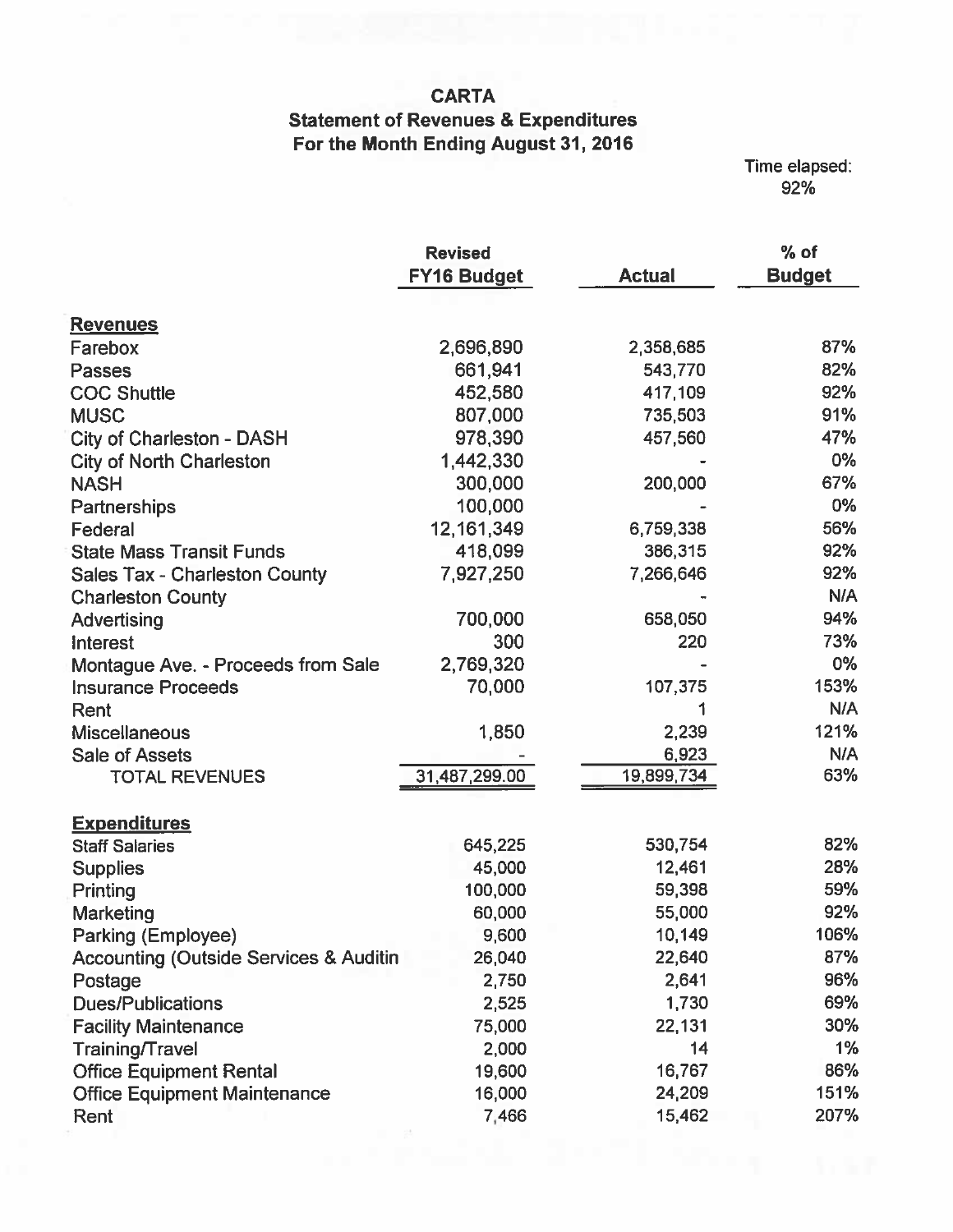## **CARTA**

## **Statement of Revenues & Expenditures** For the Month Ending August 31, 2016

Time elapsed:<br>92%

| Communications                                | 26,000     | 23,857     | 92%  |
|-----------------------------------------------|------------|------------|------|
| <b>Utilities</b>                              | 9,990      | 6,951      | 70%  |
| Advertising                                   | 7,500      | 5,433      | 72%  |
| <b>Public Notices</b>                         | 5,000      | 3,081      | 62%  |
| <b>Money Counting</b>                         | 60,000     | 34,743     | 58%  |
| <b>Other Professional Service</b>             | 60,000     | 54,177     | 90%  |
| <b>IGA Services</b>                           |            | 255,082    | N/A  |
| Low Income Fare Determination                 | 37,000     | 27,750     | 75%  |
| <b>Bus Shelter Cleaning</b>                   | 42,708     | 42,120     | 99%  |
| <b>Vehicle Maintenance</b>                    | 376,000    | 323,005    | 86%  |
| <b>Operating Fees &amp; Licenses</b>          | 15,000     | 17,167     | 114% |
| Insurance                                     | 527,595    | 503,001    | 95%  |
| Fuel                                          | 1,250,000  | 940,832    | 75%  |
| <b>Fixed Route</b>                            | 12,668,680 | 11,254,675 | 89%  |
| Paratransit                                   | 2,272,001  | 1,952,836  | 86%  |
| <b>Miscellaneous</b>                          | 12,500     | 9,310      | 74%  |
| Intermodal Infrastructure - Construction      | 7,211,650  |            | 0%   |
| <b>Rolling Stock</b>                          | 4,529,933  | 1,402,147  | 31%  |
| <b>Bus Shelter Construction/Bench Install</b> | 70,000     |            | 0%   |
| Security/Cameras                              | 70,000     | 23,738     | 34%  |
| Signage                                       | 10,000     | 27,988     | 280% |
| Capital (IT, Facility Repairs/Maint)          | 687,215    | 12,828     | 2%   |
| Engineering                                   | 45,850     |            | 0%   |
| Engineering - Intermodal                      | 50,000     | 22,500     | 45%  |
| <b>Trolley (FTA Payback)</b>                  | 19,667     |            | 0%   |
| Leeds Ave. (FTA Payback)                      | 411,804    |            | 0%   |
| <b>TOTAL EXPENDITURES</b>                     | 31,487,299 | 17,716,577 | 56%  |
| <b>Excess (Deficit) of Revenues Over</b>      |            |            |      |
| (Under) Expenditures                          |            | 2,183,157  |      |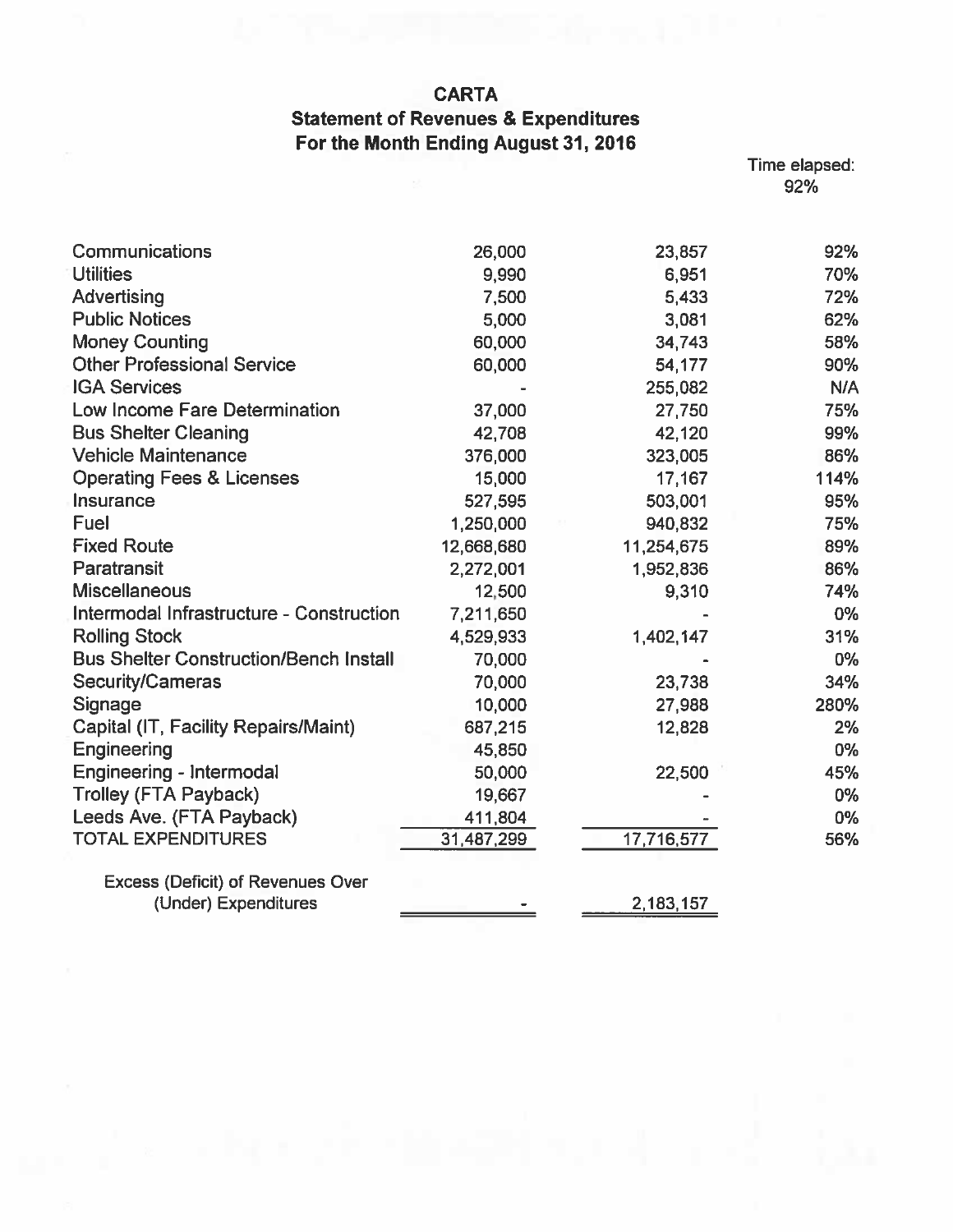## **CARTA Statement of Revenues & Expenditures** For the Month Ending August 31, 2016

|                                                     | Administration | Operating  | Capital   | <b>TOTAL</b> |
|-----------------------------------------------------|----------------|------------|-----------|--------------|
| <b>EXPENDITURES:</b>                                |                |            |           |              |
| <b>Salaries &amp; Benefits</b>                      | 334,191        | 196,563    |           | 530,754      |
| <b>Total Direct Personnel</b>                       |                |            |           |              |
|                                                     | 334,191        | 196,563    |           | 530,754      |
| <b>Supplies</b>                                     | 7,252          | 5,209      |           | 12,461       |
| Printing                                            | 10,718         | 48,680     |           | 59,398       |
| Marketing                                           | 55,000         |            |           | 55,000       |
| Parking (Employee)                                  | 10,149         |            |           | 10,149       |
| <b>Accounting (Outside Services &amp; Auditing)</b> | 22,640         |            |           | 22,640       |
| Postage                                             | 2,641          |            |           | 2,641        |
| <b>Dues/Publications</b>                            | 1,480          | 250        |           | 1,730        |
| <b>Facility Maintenance</b>                         |                | 22,131     |           | 22,131       |
| Training/Travel                                     |                | 14         |           | 14           |
| <b>Office Equipment Rental</b>                      | 16,767         |            |           | 16,767       |
| <b>Office Equipment Maintenance</b>                 | 24,209         |            |           | 24,209       |
| Rent                                                | 1,962          | 13,500     |           | 15,462       |
| <b>Telephone/Communications</b>                     | 12,876         | 10,981     |           | 23,857       |
| <b>Utilities</b>                                    |                | 6,951      |           | 6,951        |
| <b>Advertising</b>                                  | 5,433          |            |           | 5,433        |
| <b>Public Notices</b>                               | 1,526          | 1,555      |           | 3,081        |
| <b>Money Counting</b>                               |                | 34,743     |           | 34,743       |
| <b>Other Professional Services</b>                  | 23,197         | 30,980     |           | 54,177       |
| <b>IGA Services</b>                                 |                | 255,082    |           | 255,082      |
| Low Income Fare Determination                       |                | 27,750     |           | 27,750       |
| <b>Bus Shelter Cleaning</b>                         |                | 42,120     |           | 42,120       |
| <b>Consultant Fees - Vehicles</b>                   |                |            |           |              |
| <b>Vehicle Maintenance</b>                          |                | 323,005    |           | 323,005      |
| <b>Operating Fees &amp; Licenses</b>                |                | 17,167     |           | 17,167       |
| Insurance                                           | 10,930         | 492,071    |           | 503,001      |
| Fuel                                                |                | 940,832    |           | 940,832      |
| <b>Fixed Route</b>                                  |                | 11,254,675 |           | 11,254,675   |
| Paratransit                                         |                | 1,952,836  |           | 1,952,836    |
| <b>Miscellaneous</b>                                | 9,310          |            |           | 9,310        |
| Intermodal Infrastructure - Construction            |                |            |           |              |
| <b>Rolling Stock</b>                                |                |            | 1,402,147 | 1,402,147    |
| <b>Bus Shelter Construction/Bench Install</b>       |                |            |           |              |
| <b>Security Cameras</b>                             |                | 23,738     |           | 23,738       |
| Signage                                             |                | 27,988     |           | 27,988       |
| Capital (IT, Facility Repairs/Maint)                | 12,828         |            |           | 12,828       |
| Engineering                                         |                | 22,500     |           | 22,500       |
| <b>Trolley (FTA Payback)</b>                        |                |            |           |              |
| Leeds Ave. (FTA Payback)                            |                |            |           |              |
| <b>TOTAL EXPENDITURES</b>                           | 563,109        | 15,751,321 | 1,402,147 | 17,716,577   |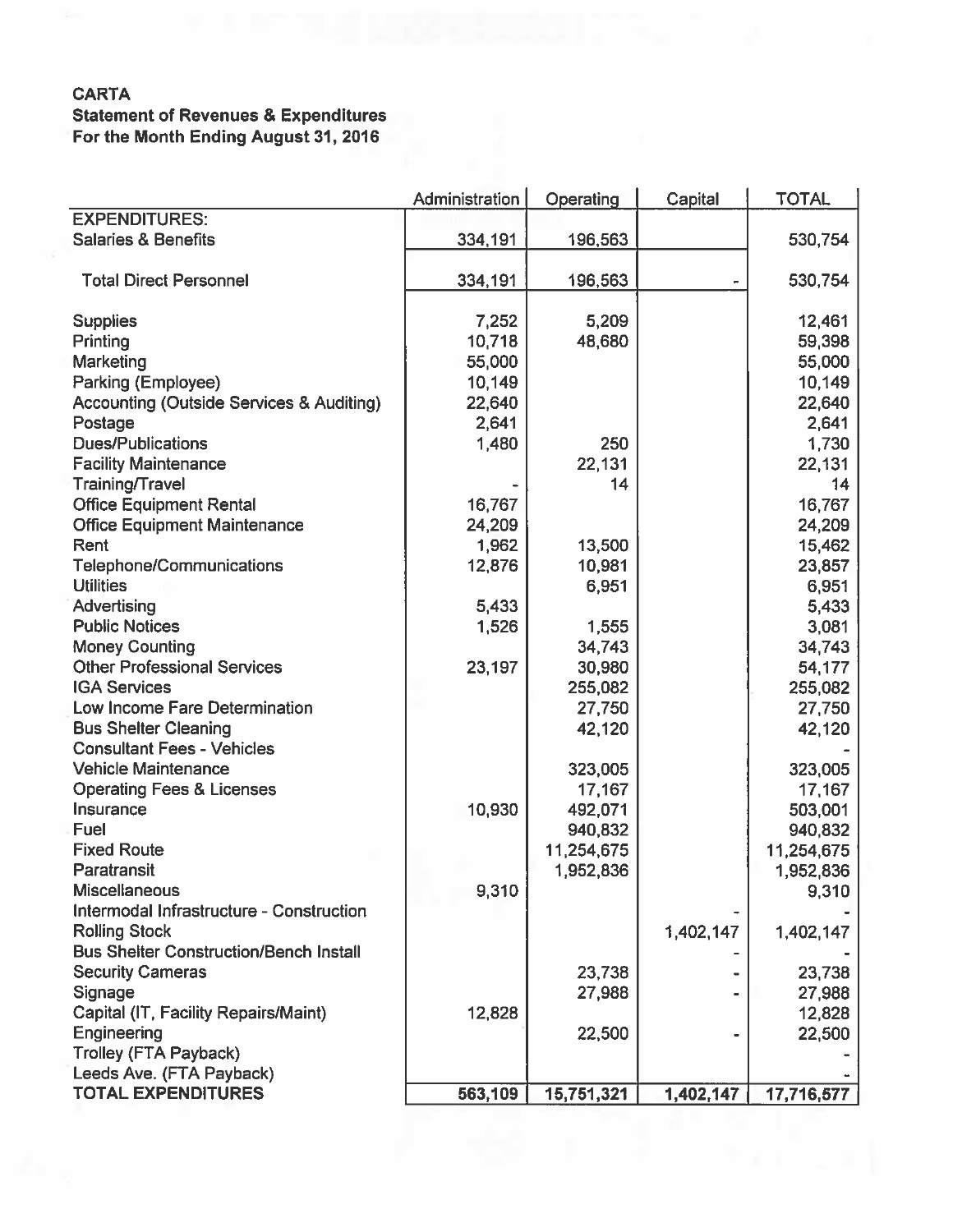## **CARTA Statement of Revenues & Expenditures** For the Month Ending August 31, 2016

|                                      | Administration | Operating  | Capital   | <b>TOTAL</b> |
|--------------------------------------|----------------|------------|-----------|--------------|
|                                      |                |            |           |              |
| <b>REVENUE</b>                       |                |            |           |              |
| Farebox                              |                | 2,358,685  |           | 2,358,685    |
| Passes                               |                | 543,770    |           | 543,770      |
| <b>COC Shuttle</b>                   |                | 417,109    |           | 417,109      |
| <b>School District</b>               |                |            |           |              |
| <b>MUSC</b>                          |                | 735,503    |           | 735,503      |
| <b>City of Charleston - DASH</b>     |                | 457,560    |           | 457,560      |
| <b>City of North Charleston</b>      |                |            |           |              |
| <b>NASH</b>                          |                | 200,000    |           | 200,000      |
| <b>Partnerships</b>                  |                |            |           |              |
| Federal                              |                | 5,777,338  | 982,000   | 6,759,338    |
| <b>State Mass Transit Funds</b>      |                |            | 386,315   | 386,315      |
| <b>Sales Tax - Charleston County</b> | 2,743,851      | 4,488,963  | 33,832    | 7,266,646    |
| <b>Charleston County</b>             |                |            |           |              |
| Advertising                          |                | 658,050    |           | 658,050      |
| Interest                             | 220            |            |           | 220          |
| Rent                                 |                |            |           |              |
| <b>Miscellaneous</b>                 | 2,195          | 44         |           | 2,239        |
| <b>Sale of Assets</b>                |                | 6,923      |           | 6,923        |
| <b>Insurance Proceeds</b>            |                | 107,375    |           | 107,375      |
| Montague Ave. - Proceeds from Sale   |                |            |           |              |
| <b>TOTAL REVENUES</b>                | 2,746,266      | 15,751,321 | 1,402,147 | 19,899,734   |
| <b>EXCESS OF REVENUES OVER</b>       |                |            |           |              |
| <b>EXPENDITURES</b>                  | 2,183,157      |            |           | 2,183,157    |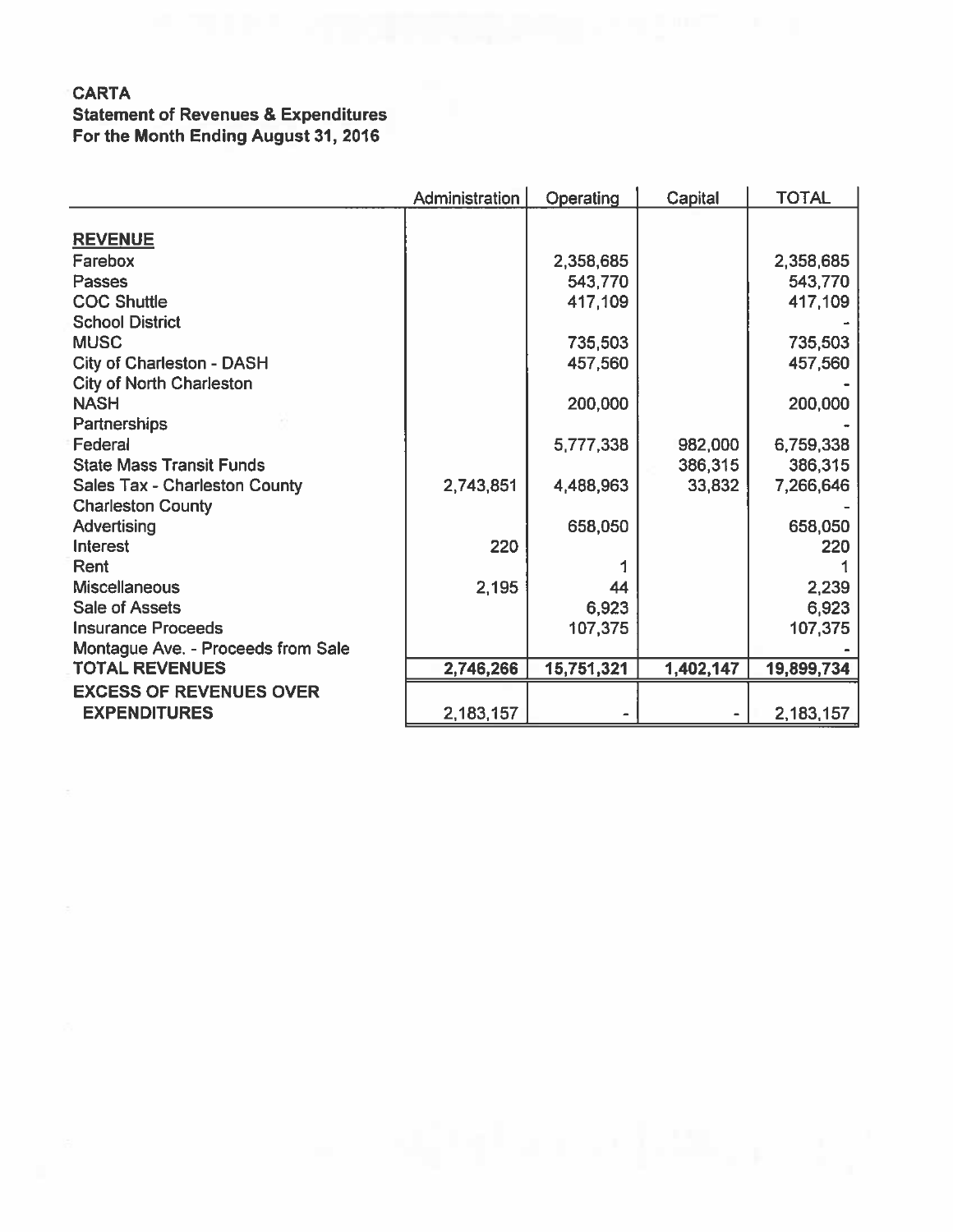## CARTA FY16 Budget

|                                                     | <b>1st Revision</b> | <b>2nd Revision</b> | <b>3rd Revision</b> |               |
|-----------------------------------------------------|---------------------|---------------------|---------------------|---------------|
|                                                     | FY16 Budget         | <b>FY16 Budget</b>  | <b>FY16 Budget</b>  | Variance      |
|                                                     |                     |                     |                     |               |
|                                                     |                     |                     |                     |               |
| <b>Revenues</b>                                     |                     |                     |                     |               |
| Farebox                                             | 2,696,890           | 2,696,890           | 2,600,000           | (96, 890)     |
| Passes                                              | 611,941             | 661,941             | 593,770             | (68, 171)     |
| <b>COC Shuttle</b>                                  | 452,580             | 452,580             | 452,580             |               |
| <b>School District</b>                              | 50,000              |                     |                     |               |
| <b>MUSC</b>                                         | 807,000             | 807,000             | 807,000             |               |
| City of Charleston - DASH                           | 978,390             | 978,390             | 978,390             |               |
| <b>City of North Charleston</b>                     | 1,442,330           | 1,442,330           |                     | (1,442,330)   |
| <b>NASH</b>                                         | 240,000             | 300,000             | 200,000             | (100, 000)    |
| Partnerships                                        | 100,000             | 100,000             |                     | (100, 000)    |
| Federal                                             | 12, 161, 349        | 12, 161, 349        | 9,023,368           | (3, 137, 981) |
| <b>State Mass Transit Funds</b>                     | 381,618             | 418,099             | 386,315             | (31, 784)     |
| Sales Tax - Charleston County                       | 7,927,250           | 7,927,250           | 7,927,250           |               |
| Advertising                                         | 700,000             | 700,000             | 723,050             | 23,050        |
| Interest                                            | 615                 | 300                 | 230                 | (70)          |
| Montague Ave. - Proceeds from Sale                  | 2,769,320           | 2,769,320           |                     | (2,769,320)   |
| <b>Insurance Proceeds</b>                           |                     | 70,000              | 117,136             | 47,136        |
| Rent                                                |                     |                     | 1                   | 1             |
| <b>Miscellaneous</b>                                | 881                 | 1,850               | 2,239               | 389           |
| Sale of Assets                                      |                     |                     | 28,467              | 28,467        |
| <b>TOTAL REVENUES</b>                               | 31,320,164.00       | 31,487,299.00       | 23,839,796.00       | (7,647,503)   |
|                                                     |                     |                     |                     |               |
| <b>Expenditures</b>                                 |                     |                     |                     |               |
| <b>Staff Salaries</b>                               | 615,225             | 645,225             | 546,710             | (98, 515)     |
| <b>Supplies</b>                                     | 14,000              | 45,000              | 27,588              | (17, 412)     |
| Printing                                            | 100,000             | 100,000             | 64,798              | (35, 202)     |
| Marketing                                           | 90,000              | 60,000              | 60,000              |               |
| Parking (Employee)                                  | 8,400               | 9,600               | 10,829              | 1,229         |
| <b>Accounting (Outside Services &amp; Auditing)</b> | 18,000              | 26,040              | 22,640              | (3,400)       |
| Postage                                             | 5,000               | 2,750               | 2,750               |               |
| <b>Dues/Publications</b>                            | 2,525               | 2,525               | 2,000               | (525)         |
| <b>Facility Maintenance</b>                         |                     | 75,000              | 24,367              | (50, 633)     |
| <b>Training/Travel</b>                              | 5,000               | 2,000               | 14                  | (1,986)       |
| <b>Office Equipment Rental</b>                      | 18,000              | 19,600              | 18,184              | (1, 416)      |
| <b>Office Equipment Maintenance</b>                 |                     | 16,000              | 37,430              | 21,430        |
| Rent                                                |                     | 7,466               | 15,737              |               |
| Communications                                      | 25,600              | 26,000              |                     | 8,271<br>719  |
| <b>Utilities</b>                                    | 9,990               | 9,990               | 26,719<br>7,703     | (2, 287)      |
| Advertising                                         | 7,500               | 7,500               |                     |               |
| <b>Public Notices</b>                               | 5,000               |                     | 7,102               | (398)         |
| <b>Money Counting</b>                               | 60,000              | 5,000               | 3,361               | (1,639)       |
| <b>Other Professional Services</b>                  |                     | 60,000              | 35,143              | (24, 857)     |
| <b>IGA Services</b>                                 | 60,000              | 60,000              | 59,102              | (898)         |
| <b>Paratransit Certification</b>                    |                     |                     | 368,771             | 368,771       |
| Low Income Fare Determination                       | 20,000              |                     |                     |               |
|                                                     | 37,000              | 37,000              | 27,750              | (9,250)       |
| <b>Bus Shelter Cleaning</b>                         | 168,000             | 42,708              | 42,120              | (588)         |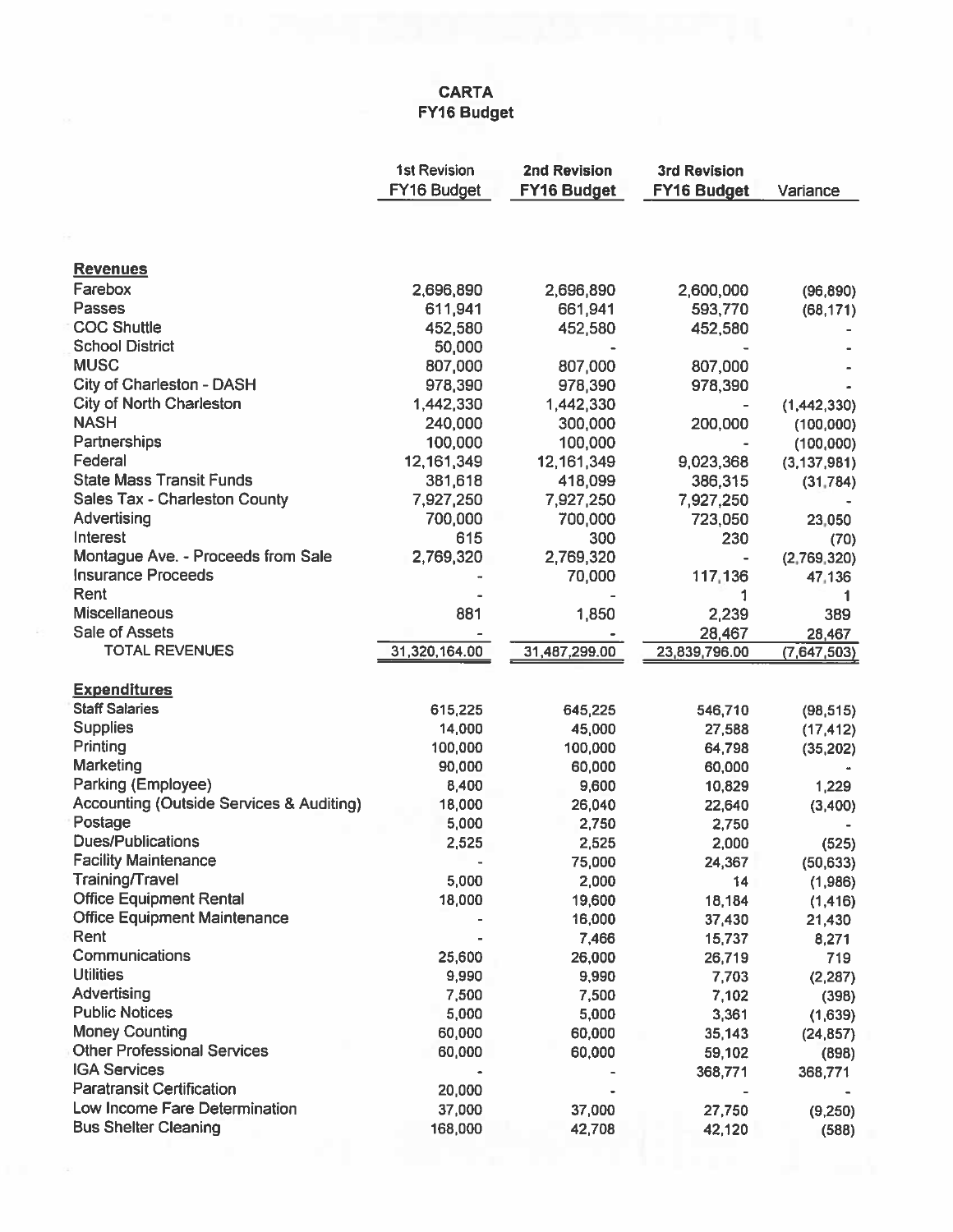## **CARTA** FY16 Budget

|                                               | <b>1st Revision</b> | <b>2nd Revision</b> | <b>3rd Revision</b> |             |
|-----------------------------------------------|---------------------|---------------------|---------------------|-------------|
|                                               | FY16 Budget         | <b>FY16 Budget</b>  | FY16 Budget         | Variance    |
|                                               |                     |                     |                     |             |
|                                               |                     |                     |                     |             |
| <b>Vehicle Maintenance</b>                    | 250,000             | 376,000             | 352,369             | (23, 631)   |
| <b>Operating Fees &amp; Licenses</b>          | 9,000               | 15,000              | 18,728              | 3,728       |
| Insurance                                     | 502,595             | 527,595             | 503,001             | (24, 594)   |
| Fuel                                          | 1,999,231           | 1,250,000           | 1,046,997           | (203,003)   |
| <b>Fixed Route</b>                            | 12,668,680          | 12,668,680          | 12,277,827          | (390, 853)  |
| <b>Paratransit Services</b>                   | 2,252,001           | 2,272,001           | 2,130,367           | (141, 634)  |
| <b>Miscellaneous</b>                          | 36,030              | 12,500              | 10,156              | (2, 344)    |
| Intermodal Infrastructure - Construction      | 7,211,650           | 7,211,650           |                     | (7,211,650) |
| <b>Rolling Stock</b>                          | 4,529,933           | 4,529,933           | 3,803,281           | (726, 652)  |
| <b>Bus Shelter Construction/Bench Install</b> | 70,000              | 70,000              |                     | (70,000)    |
| Security/Cameras                              | 70,000              | 70,000              | 23,738              | (46, 262)   |
| Signage                                       | 10,000              | 10,000              | 34,083              | 24,083      |
| Capital (IT, Facility Repairs/Maint)          |                     | 687,215             | 76,493              | (610, 722)  |
| Engineering                                   | 30,000              | 45,850              |                     | (45, 850)   |
| Engineering - Intermodal                      |                     | 50,000              | 22,500              | (27, 500)   |
| Trolley (FTA Payback)                         |                     | 19,667              |                     | (19,667)    |
| Leeds Ave. (FTA Payback)                      | 411,804             | 411,804             |                     | (411, 804)  |
| <b>TOTAL EXPENDITURES</b>                     | 31,320,164          | 31,487,299          | 21,710,358          | (9,776,941) |
|                                               |                     |                     |                     |             |
| <b>Excess (Deficit) of Revenues Over</b>      |                     |                     |                     |             |
| (Under) Expenditures                          |                     |                     | 2,129,438           | 2,129,438   |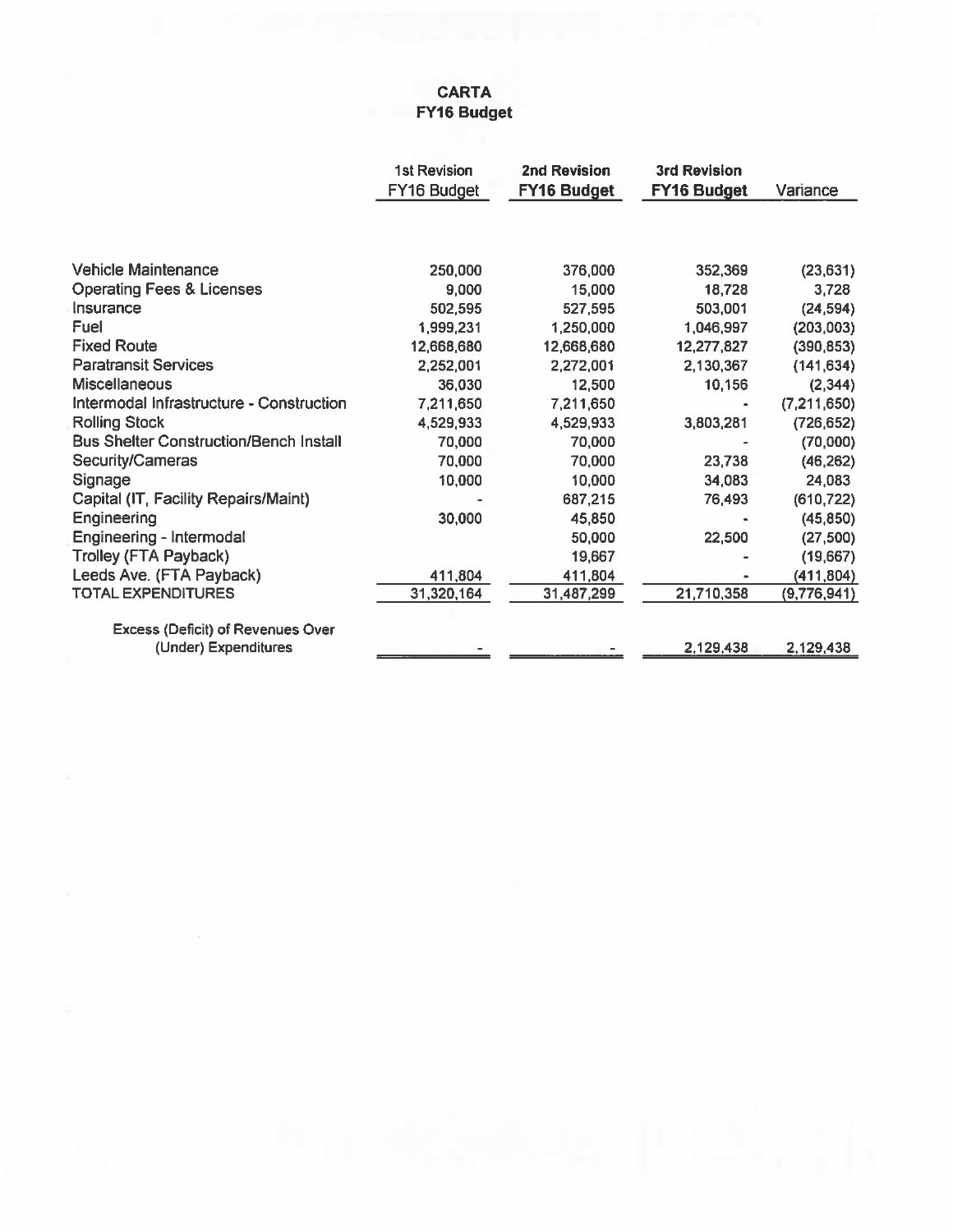## **CARTA FY2017 Proposed Budget**

|                                       |                    | <b>Proposed</b> |                 |
|---------------------------------------|--------------------|-----------------|-----------------|
|                                       | <b>FY16 Budget</b> | FY 17 Budget    | <b>Variance</b> |
| <b>Revenues</b>                       |                    |                 |                 |
| Farebox                               | 2,696,890          | 2,696,890       | 0               |
| Passes                                | 661,941            | 585,388         | (76, 553)       |
| <b>COC Shuttle</b>                    | 452,580            | 452,580         | 0               |
| <b>MUSC</b>                           | 807,000            | 807,000         | 0               |
| City of Charleston - DASH             | 978,390            | 516,600         | (461, 790)      |
| <b>City of North Charleston</b>       | 1,442,330          | 1,151,630       | (290, 700)      |
| <b>NASH</b>                           | 300,000            |                 | (300, 000)      |
| Partnerships                          | 100,000            |                 | (100,000)       |
| Federal                               | 12, 161, 349       | 18,279,154      | 6,117,805       |
| <b>State Mass Transit Funds</b>       | 418,099            | 661,636         | 243,537         |
| <b>Sales Tax - Charleston County</b>  | 7,927,250          | 8,147,000       | 219,750         |
| <b>Charleston County - Intermodal</b> |                    | 1,241,870       | 1,241,870       |
| Advertising                           | 700,000            | 825,000         | 125,000         |
| Interest                              | 300                | 300             | 0               |
| Montague Ave. - Proceeds from Sale    | 2,769,320          |                 | (2,769,320)     |
| <b>Insurance Proceeds</b>             | 70,000             |                 | (70,000)        |
| <b>Miscellaneous</b>                  | 1,850              |                 | (1, 850)        |
| <b>TOTAL REVENUES</b>                 | 31,487,299         | 35,365,048      | 3,877,749       |
|                                       |                    |                 |                 |
| <b>Expenditures</b>                   |                    |                 |                 |
| <b>Staff Salaries &amp; Benefits</b>  | 645,225            | 147,327         | (497, 898)      |
| <b>Supplies</b>                       | 45,000             | 15,000          | (30,000)        |
| Printing                              | 100,000            | 100,000         | 0               |
| Marketing                             | 60,000             | 70,000          | 10,000          |
| Automotive                            | 9,600              | 2,880           | (6, 720)        |
| <b>Accounting (Auditing)</b>          | 26,040             | 20,000          | (6,040)         |
| Postage                               | 2,750              | 2,500           | (250)           |
| Dues/Memberships                      | 2,525              | 1,100           | (1, 425)        |
| <b>Facility Maintenance</b>           | 75,000             |                 | (75,000)        |
| Training/Travel                       | 2,000              | 2,000           | 0               |
| <b>Office Equipment Rental</b>        | 19,600             | 17,496          | (2, 104)        |
| <b>Office Equipment Maintenance</b>   | 16,000             | 18,000          | 2,000           |
| Rent                                  | 7,466              | 11,963          | 4,497           |
| Communications                        | 26,000             | 105,500         | 79,500          |
| <b>Utilities</b>                      | 9,990              | 10,500          | 510             |
| Advertising                           | 7,500              | 5,500           | (2,000)         |
| <b>Public Notices</b>                 | 5,000              | 3,500           | (1,500)         |
| <b>Money Counting</b>                 | 60,000             | 6,000           | (54,000)        |
| <b>Professional Services:</b>         | 60,000             | 36,000          | (24000)         |
| <b>Contract Services</b>              |                    | 850,000         | 850,000         |
| <b>Paratransit Certification</b>      |                    | 31,000          | 31,000          |
| Low Income Fare Determination         | 37,000             |                 | (37,000)        |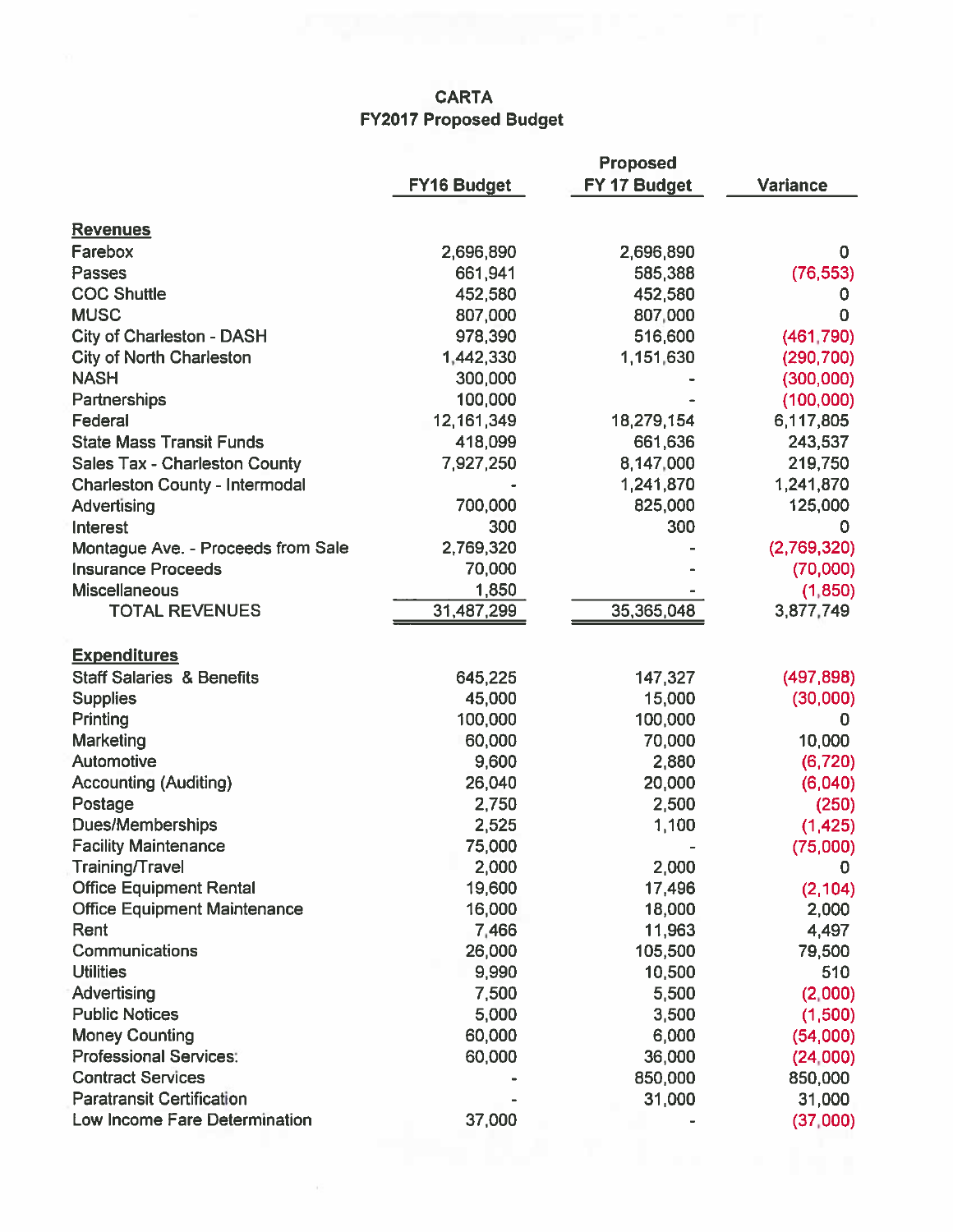## **CARTA FY2017 Proposed Budget**

|                                               |                    | Proposed     |                 |
|-----------------------------------------------|--------------------|--------------|-----------------|
|                                               | <b>FY16 Budget</b> | FY 17 Budget | <b>Variance</b> |
| <b>Bus Shelter Cleaning</b>                   | 42,708             |              | (42, 708)       |
| <b>Vehicle Maintenance</b>                    | 376,000            | 376,000      | o               |
| <b>Operating Fees &amp; Licenses</b>          | 15,000             | 17,000       | 2,000           |
| Insurance                                     | 527,595            | 538,147      | 10,552          |
| Fuel                                          | 1,250,000          | 1,300,000    | 50,000          |
| <b>Fixed Route</b>                            | 12,668,680         | 12,084,000   | (584, 680)      |
| Paratransit                                   | 2,272,001          | 2,282,343    | 10,342          |
| <b>Miscellaneous</b>                          | 12,500             | 12,500       | o               |
| Intermodal Infrastructure - Construction      | 7,211,650          | 11,467,500   | 4,255,850       |
| <b>Rolling Stock</b>                          | 4,529,933          | 1,866,627    | (2,663,306)     |
| <b>Support Vehicles</b>                       |                    | 250,661      | 250,661         |
| <b>Bus Shelter Construction/Bench Install</b> | 70,000             | 668,864      | 598,864         |
| <b>Security Cameras</b>                       | 70,000             | 344,084      | 274,084         |
| <b>Fareboxes</b>                              |                    | 1,000,000    | 1,000,000       |
| Signage                                       | 10,000             | 70,015       | 60,015          |
| <b>Automated Vehicle Locator</b>              |                    | 919,237      | 919,237         |
| Capital (IT, Facility Repairs/Maint)          | 687,215            | 250,000      | (437, 215)      |
| Engineering                                   | 95,850             | 50,000       | (45, 850)       |
| <b>Trolley (FTA Payback)</b>                  | 19,667             |              | (19,667)        |
| Intermodal Facility (FTA Payback)             | 411,804            | 411,804      |                 |
| <b>TOTAL EXPENDITURES</b>                     | 31,487,299         | 35,365,048   | 3,877,749       |
| <b>Excess (Deficit) of Revenues Over</b>      |                    |              |                 |
| (Hoder) Expenditures                          |                    |              |                 |

**Approved by Member Governments**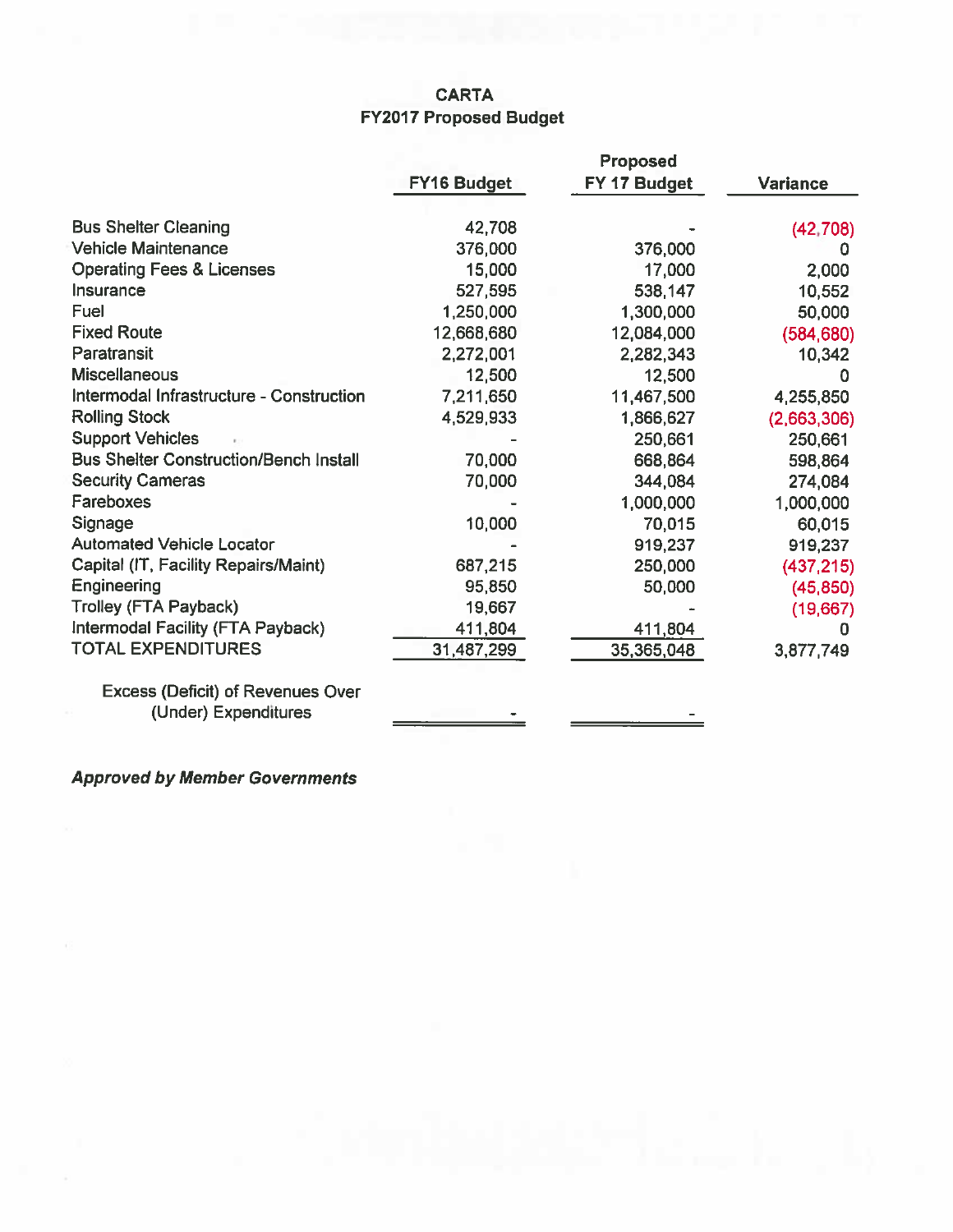## **CONTRACT BETWEEN** BERKELEY-CHARLESTON-DORCHESTER COUNCIL OF GOVERNMENTS **FOR MANAGEMENT AND STAFF SERVICES AND**

## **CHARLESTON AREA REGIONAL TRANSPORTATION AUTHORITY (CARTA**

This contract effective as of October 1, 2016 between the Berkeley-Charleston-Dorchester Council of Governments, hereinafter referred to as the "COG" and the Charleston Area Regional Transportation Authority, hereinafter referred to as "CARTA".

#### **SCOPE OF SERVICES** A.

The COG agrees to provide, services as outlined below:

MANAGEMENT: The COG Executive Director will provide management services to CARTA. These services include, but not limited to the daily operations of the agency. The COG Executive Director will make all decisions as it relates to personnel, budget, contracts and any other needs that may arise.

SUPPORTIVE SERVICES: The COG will provide accounting and financial management services for CARTA. These services will include, but not limited to, budget analysis/preparation, grant compliance and any additional duties as requested by CARTA.

The COG will provide Board support services. Services will include, but not limited to: Preparing. scheduling, and hosting Committee and Board meetings.

#### $B.$ TIME OF PERFORMANCE

This contract amendment will be effective October 1, 2016 and services will be provided on an asneeded basis hereinafter. The time of performance will be from the date of this Contract unless either of the two parties provides a written notice of intent to terminate the Contract. Regardless of the date of notice, the termination of the contract will be at fiscal year-end.

#### $C_{\cdot}$ **COMPENSATION AND METHOD OF PAYMENT**

Management Compensation will be a flat fee of \$18,750.00 quarterly, not to exceed \$75,000.00 annually. Staffing services will be based on actual time by COG staff devoted to providing the abovereferenced services to CARTA. CARTA will reimburse the COG for actual hours worked at the maximum rate of \$50 per hour.

#### D. **TERMS AND CONDITIONS**

- 1. Any changes to this Contract, which are mutually agreed upon between the COG and CARTA, shall be incorporated in written amendments to this Contract.
- 2. This Contract may be terminated by either party giving written notice. The contract end date shall be the last day of the following month in which the notice is given. No person shall be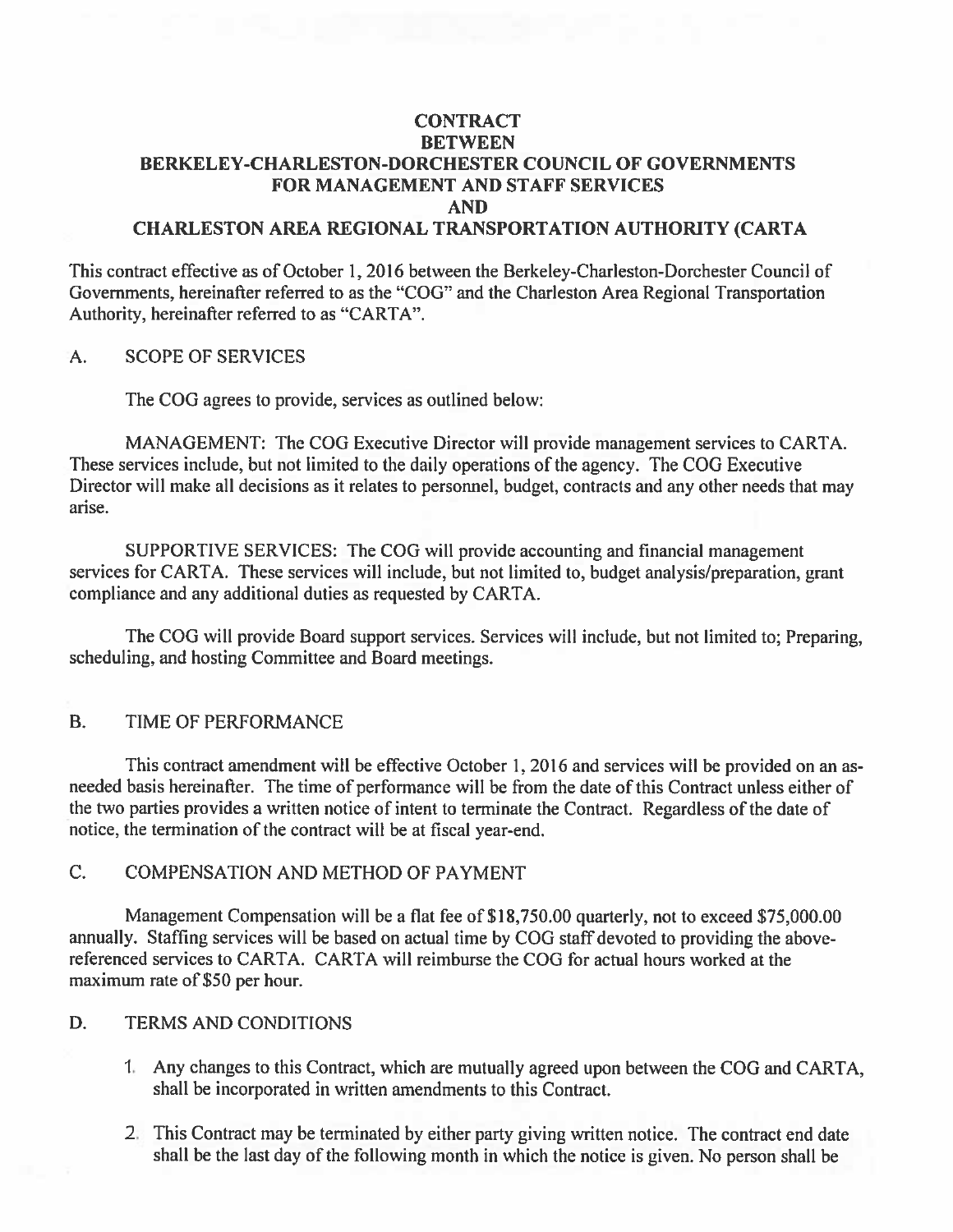excluded from participation in, be denied the benefits of, or be subjected to discrimination in relation to any activities carried out under this contract on the grounds of race, color, or national origin.

The parties to the contract hereby agree to any and all provisions of the Contract as stated above.

**CHARLESTON AREA REGIONAL** BERKELEY-CHARLESTON-DORCHESTER TRANSPORTATION AUTHORITY **COUNCIL OF GOVERNMENTS** 

|                                                           | BY: |
|-----------------------------------------------------------|-----|
|                                                           |     |
| $\mathsf{DATE:}\hspace{0.05cm}\underline{\hspace{1.5cm}}$ |     |
|                                                           |     |
|                                                           |     |
| <b>CARTA Board Approval</b>                               |     |

COG Board Approval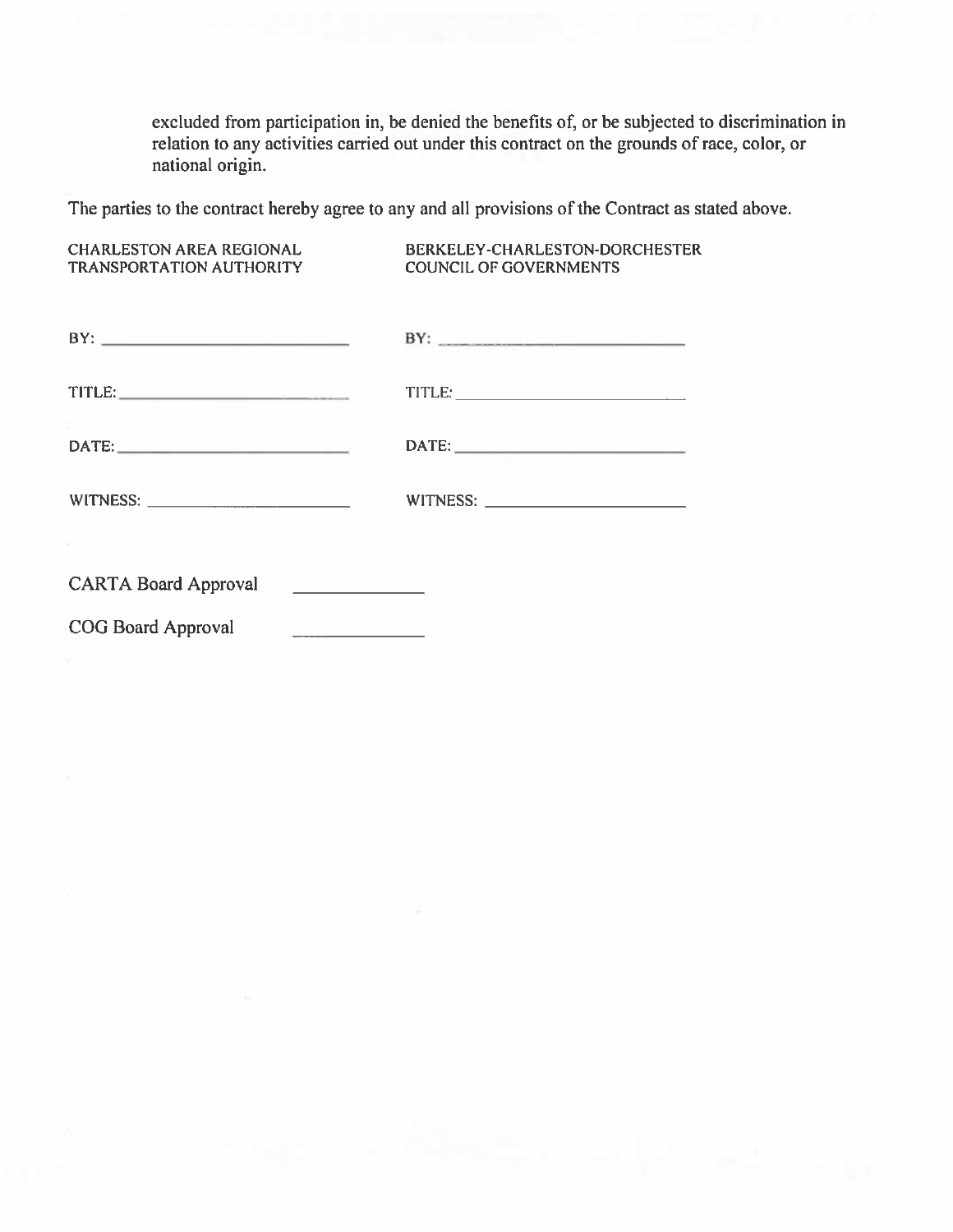### **RESOURCE SHARING AGREEMENTS**

## **Trident SC Works Resource Sharing Agreement (RSA)** July 1, 2016 - June 30, 2017 (Addendum to MOU)

#### I. **STATEMENT OF PURPOSE**

The purpose of this RSA is to define and specify what common costs associated with the SC Works Centers will be a shared responsibility of the designated Partners and the Berkeley, Charleston, Dorchester Council of Governments (COG), as well as establish the basis and methodology of pooling and sharing those costs. Also, the RSA outlines the frequency and process for billing and payment of shared costs.

#### П. **INTRODUCTION**

- $a<sub>r</sub>$ The Trident WDB is the designated and certified Workforce Development Board for the Trident Workforce Development Area. The Operator is Eckerd Workforce Development Services, competitively procured and selected by the WDB.
- $b.$ The Partners are the various organizations identified in the Memorandum of Understanding (MOU) who, by virtue of their Partner status, have agreed to enter into and abide by Partner specific RSAs.

#### Ш. **RESOURCE SHARING PLAN**

Other than the items specified in this RSA, each partner agency agrees to use their authorized funds to provide the services which are appropriate to this agreement, as specified, and are compatible with their mission and the use and constraints of their funding.

Each partner agency agrees to provide the resources necessary to fund their proportionate share of the costs as contained in the Cost Allocation shown below in item IV. Identification of Shared Costs.

#### IV. **IDENTIFICATION OF SHARED COSTS**

The basis of allocation for this RSA is the square footage costs of the Charleston SC Works Comprehensive Center as demonstrated in the chart below.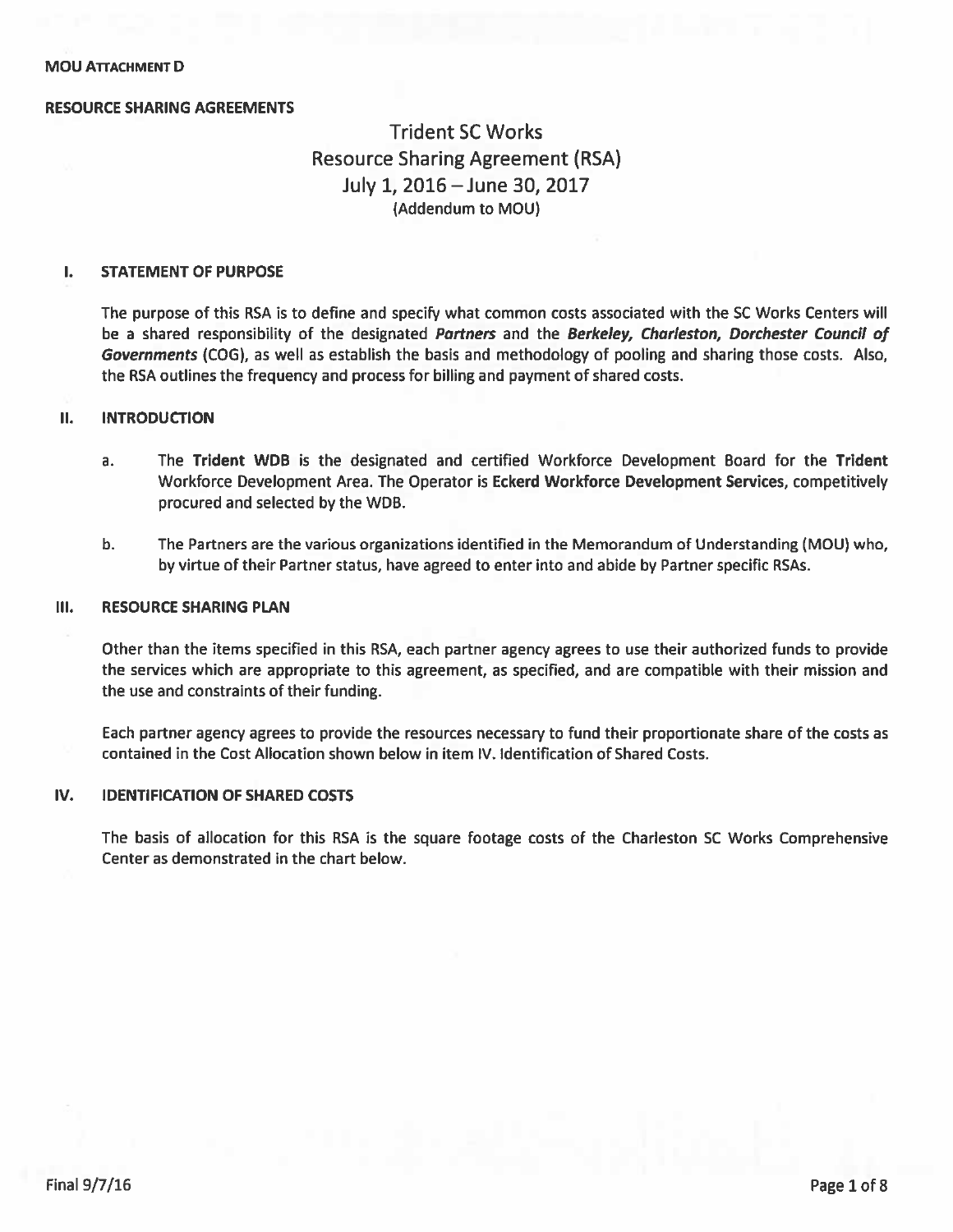| <b>Shared Cost - All Partner's (Annual Cost)</b>     |     |              |
|------------------------------------------------------|-----|--------------|
| FY16/17                                              |     |              |
| <b>SC Works - Charleston</b>                         |     |              |
| Rent <sup>*</sup>                                    |     | \$275,224.74 |
| <b>Utilities</b>                                     | \$  |              |
| Landscaping                                          | \$  |              |
| Janitorial                                           | \$  | 24,780.00    |
| <b>Pest Control</b>                                  | \$  | 360.00       |
| <b>Trash Collection</b>                              | \$  | 780.00       |
| Inernet/Telephone/Fax                                | \$  | 24,650.00    |
| <b>Bldg Maint &amp; Repairs</b>                      | \$  |              |
| <b>Equipment Rental/Maint</b>                        | \$  | 16,500.00    |
| <b>Shred-It-Services</b>                             | \$  | 2,700.00     |
| Copier / Printer Paper (Common Areas)                | \$. | 6,500.00     |
| <b>Coastal Security Alarm</b>                        | \$  | 384.00       |
| <b>Security</b>                                      | \$  | 33,336.00    |
| <b>TOTAL ANNUAL COST</b>                             |     | \$385,214.74 |
| <b>Square Footage</b>                                |     | 27510        |
| <b>Cost per Square Foot</b>                          | \$  | 14.00        |
| *Note: Rent at SCWC includes utilities, landscaping, |     |              |

The Berkeley Charleston Dorchester Council of Governments in its capacity of the Administrative Entity and through Eckerd the designated "Operator"" shall provide the following:

- 1. Leased office space negotiated with each Partner and outlined in the Partner's "Lease Agreement" found as Attachment 2 to the RSA and the "Resource Sharing Plan Form" found as Attachment 1 to the RSA. The square footage rate outlined in the Lease Agreement includes space, utilities, maintenance, janitorial services, security, basic office furniture (if available), and access to copiers, fax machines and meeting space.
- 2. Access to computer network and or use of personal computers.
- 3. The Operator is responsible for facilities oversight and general Center operations.
- 4. The Operator provides Customer Service Staff for the main lobby and to perform common intake functions and routing of customers to appropriate services.
- 5. Quality computers with a standard software package will be provided in addition to Internet access, and onsite computer network support. All computers provided by BCDCOG are not to be relocated unless written consent by BCDCOG IT staff. Failure to comply may result in removal of BCDCOG hardware from Partner leased area.
- 6. Access to a telephone system with voice mail and long distance services.

#### **PROPORTIONATE SHARE** V.

The Workforce Innovation and Opportunity Act (WIOA) and its related regulations and guidance establish, as a starting point, the expectation that one-stop partners will share proportionately in the cost of the one-stop system. Therefore, to the extent applicable, costs will be shared based on the proportionate share model.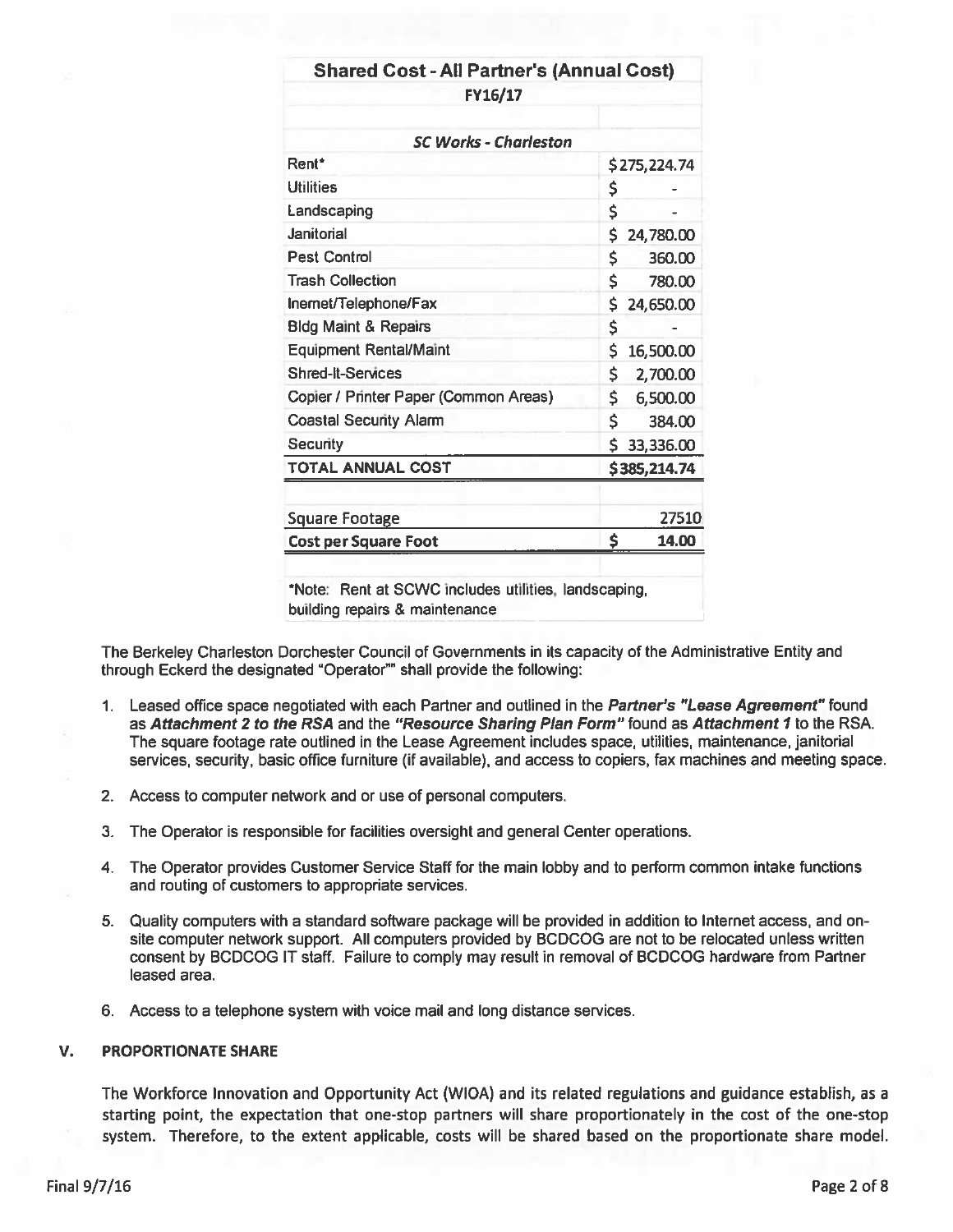Partners' tangible and intangible contributions will be identified and agreed upon based on the requirements of their respective RSA's.

Any adjustments made to the proportionate share formulas will be presented in writing and agreed upon by both parties in the form of the addendum to the original agreement.

XII. **PROPERTY INSURANCE** 

> The facility host shall obtain and hold appropriate and sufficient property insurance as the lessor of the Clemson SC Works facility. Each partner will be responsible for insuring their own contents.

Reference Insurance Policies for DEW (more specifically "Tort Liability" and "Building Insurance" Coverage).

XIII.

Approved and Accepted by:

Approved and Accepted by:

Name:

**Executive Director of BCD COG** 

Name

**Title, Organization** 

**Date** 

**Date** 

Operator Signature (where applicable):

uns

Kalen J. Kunkel **Eckerd Workforce Development Services** 

9/21/2016

Date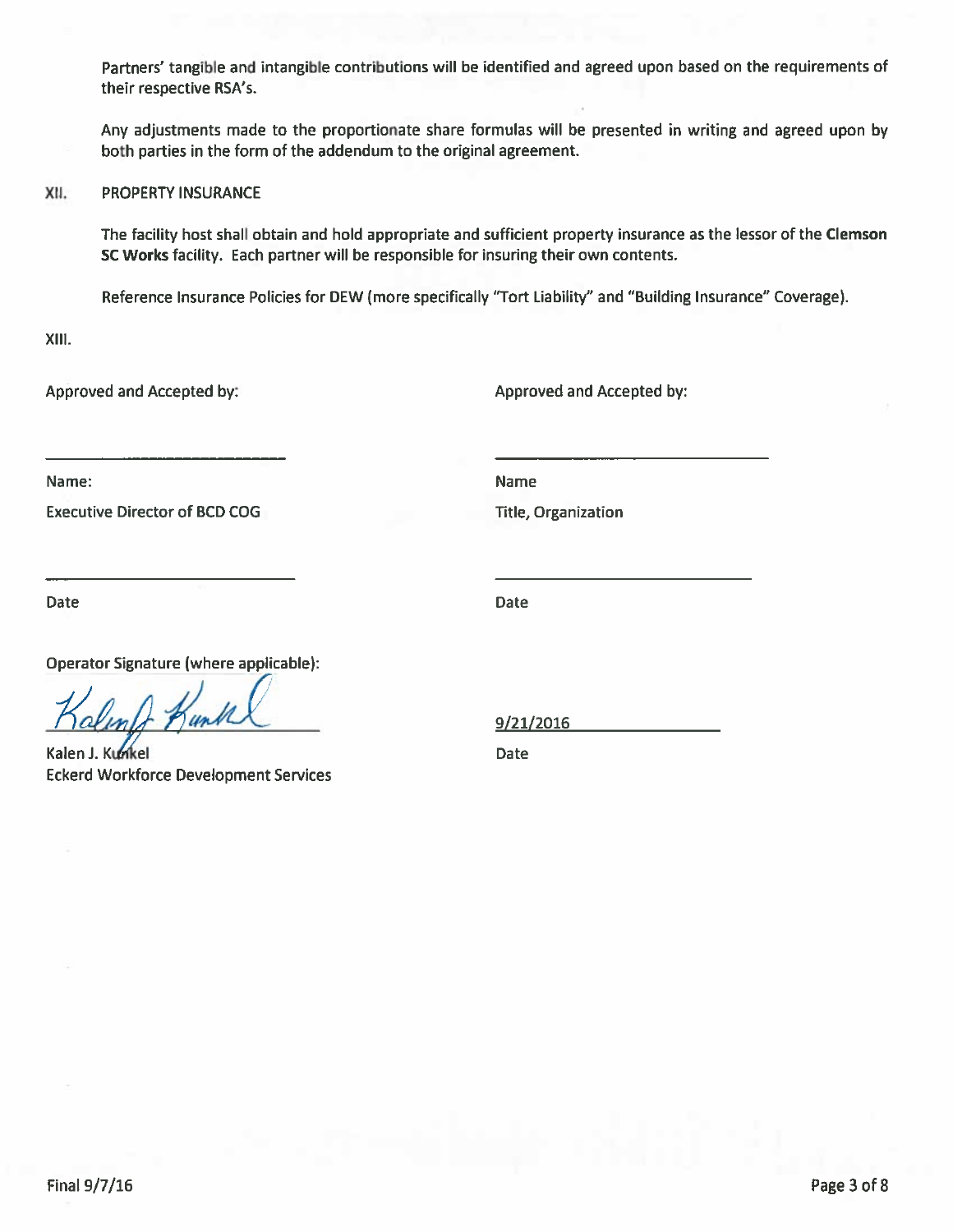## **RSA ATTACHMENT 1 Resource Sharing Plan**

### **Partner Name:**

**Total Shared Costs:** 

Description of means by which shared costs will be met:

 $\boxtimes$ 

 $\Box$ 

**Payment by Cash / Check Value:** Description:

Monthly Rent: \$302.94 (\$3,635.31 Annual)

 $\Box$ **Exchange of Alternate Space Value: Description:** 

**Other: Value: Description:** 

**Authorized Partner Signature** 

**Title** 

Date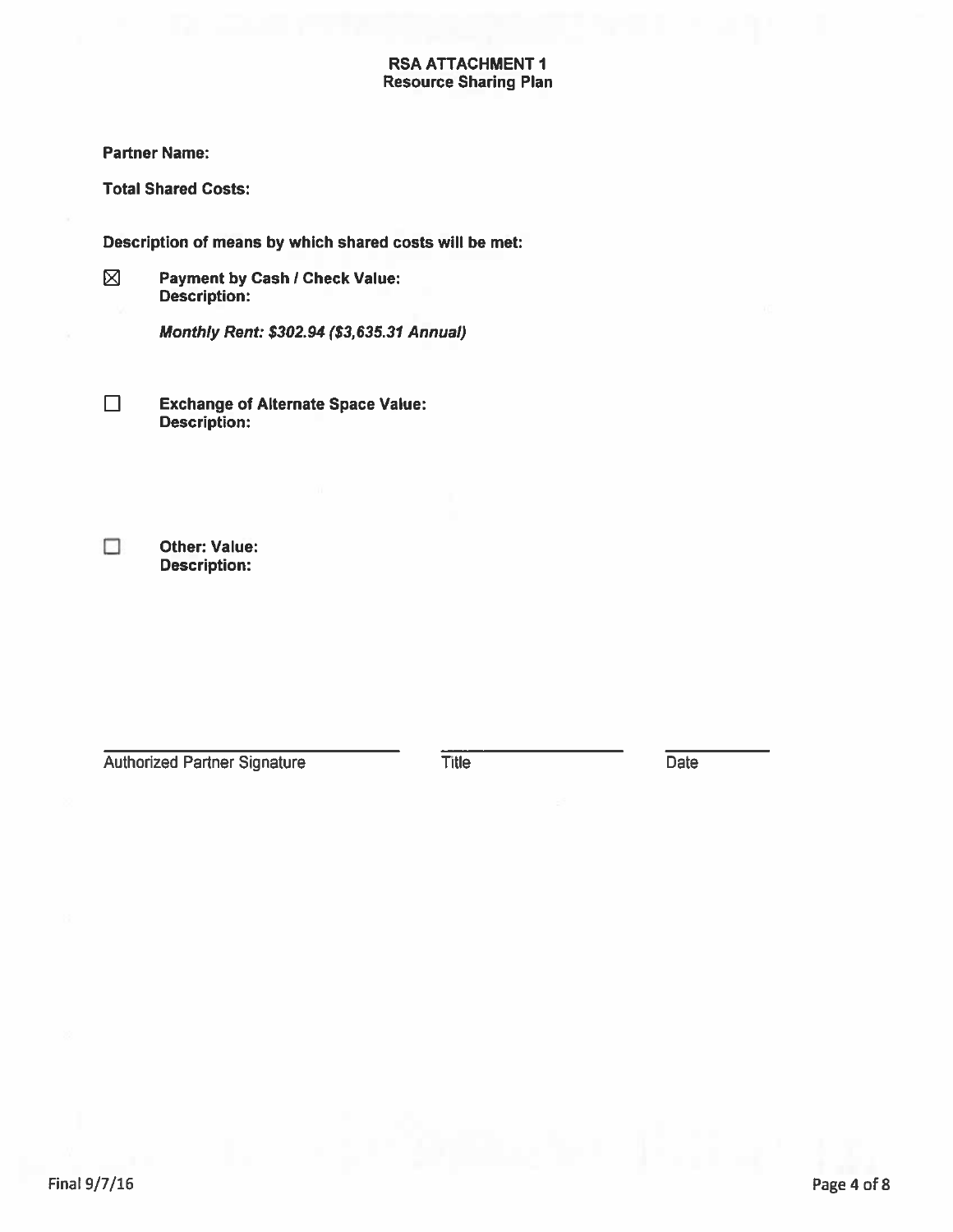### **RSA ATTACHMENT 2**

### **LEASE AGREEMENT**

THIS SUB-LEASE AGREEMENT HEREAFTER CALLED LEASE, made and entered into this 1<sup>st</sup> day of July 2016, between the Berkeley-Charleston-Dorchester Council of Governments (hereinafter referred to as the "Landlord") and Charleston Area Regional Transportation Authority (CARTA) (hereinafter referred to as the "Tenant").

WITNESSETH:

1. PREMISES: The Landlord hereby leases to the Tenant, and the Tenant hereby leases from the Landlord, space within the premises known as the SC Works Charleston Center located at 1930 Hanahan Road, North Charleston, South Carolina, together with all appurtenances, containing approximately 190 square feet and 69 square feet of shared space.

TO HAVE AND TO HOLD THE PREMISES upon the terms and conditions hereinafter set forth.

2. TERMS: The term of this Lease Agreement shall be for a period of Twelve (12) months beginning on July 1, 2016, and ending on June 30, 2017. The Tenant has the option to renew this Lease Agreement for an additional One (1), year term, upon the same terms and conditions with one-hundred twenty (120) day notice given to the Landlord in writing by the Tenant.

3. RENT: Tenant shall pay to the Landlord during the term of this lease for use of the Premises the sum of Three Thousand Six Hundred Thirty Five dollars and thirty one cents (\$3,635.91), payable in equal monthly installments of Three Hundred two dollars and ninety four cents (\$302.94) which shall be due and payable on the 1st day of each month, in advance, during said term. Said rent shall be in arrears if not paid by the tenth (10th) of each month. The Base Rental amount may be increased annually by 2  $1/2\%$  for the initial term and any renewal period. See "Schedule A" attached and made part of this agreement.

4. USE: The leased premises shall be used an occupied by Tenant for offices for Charleston Area Regional Transportation Authority (CARTA).

5. CONDITION OF PREMISES: Tenant stipulates that he has examined the leased premises, including the grounds and all buildings and improvements, and that they are, at the time of this lease, in good order, repair, and a safe, and tenantable condition.

6. ASSIGNMENT AND SUBLETTING: The Tenant shall not have the right to assign its interest or sublet the premises or any part thereof without the prior written consent of Landlord, which consent shall not be unreasonably withheld, provided that any such assignment or sublease shall be upon the same terms and conditions of the Lease.

7. ALTERATIONS AND IMPROVEMENT: Tenant shall make no alternations to the building on the leased premises or construct any buildings or make no other improvements without the prior written consent of Landlord. Tenant will be responsible for renovation costs. All alterations, changes, and improvements built, constructed, or placed on the leased premises by the Tenant, except for movable property, shall, unless otherwise provided by written agreement between Landlord and Tenant, be the property of Landlord and remain on the leased premises at the expiration or sooner termination of this lease.

8. UTILITIES: Landlord shall be responsible for all utilities of any kind required for its operation, to include, but not limited to water, sewer, lighting, heating, ventilating, air conditioning, electricity, and basic telephone services including voice mail (not including long distance).

9. MAINTENANCE AND REPAIR: Tenant will keep and maintain the leased premises and appurtenances in good and sanitary condition during the term of this lease and any renewal thereof. Landlord is responsible for any cost incurred for maintenance, repairs, or replacement cost to include the foundation, the exterior walls, roof, replacement of heating, ventilation and air conditioning equipment, plumbing fixtures as may be needed, light bulbs, glass breakage, and any other repair or service needed. Should Landlord at any time fail to do any of the things required to be done by it under the provisions of this Lease, Tenant, at its option, may (but shall not be required to) do the same or cause the same to be done, and the amounts paid by Tenant in connection therewith shall be deducted from the rental hereunder, together with interest thereon from the date of demand therefor.

10. SIGNS: Tenant agrees that no permanent signs shall be placed on or about the leased premises by Tenant or at his direction without prior written consent of the Landlord.

11. TERMINATION: The Tenant shall have the right to cancel this Lease upon giving Landlord thirty (30) days written notice of its cancellation hereof, upon the occurrence of any one or more of the following: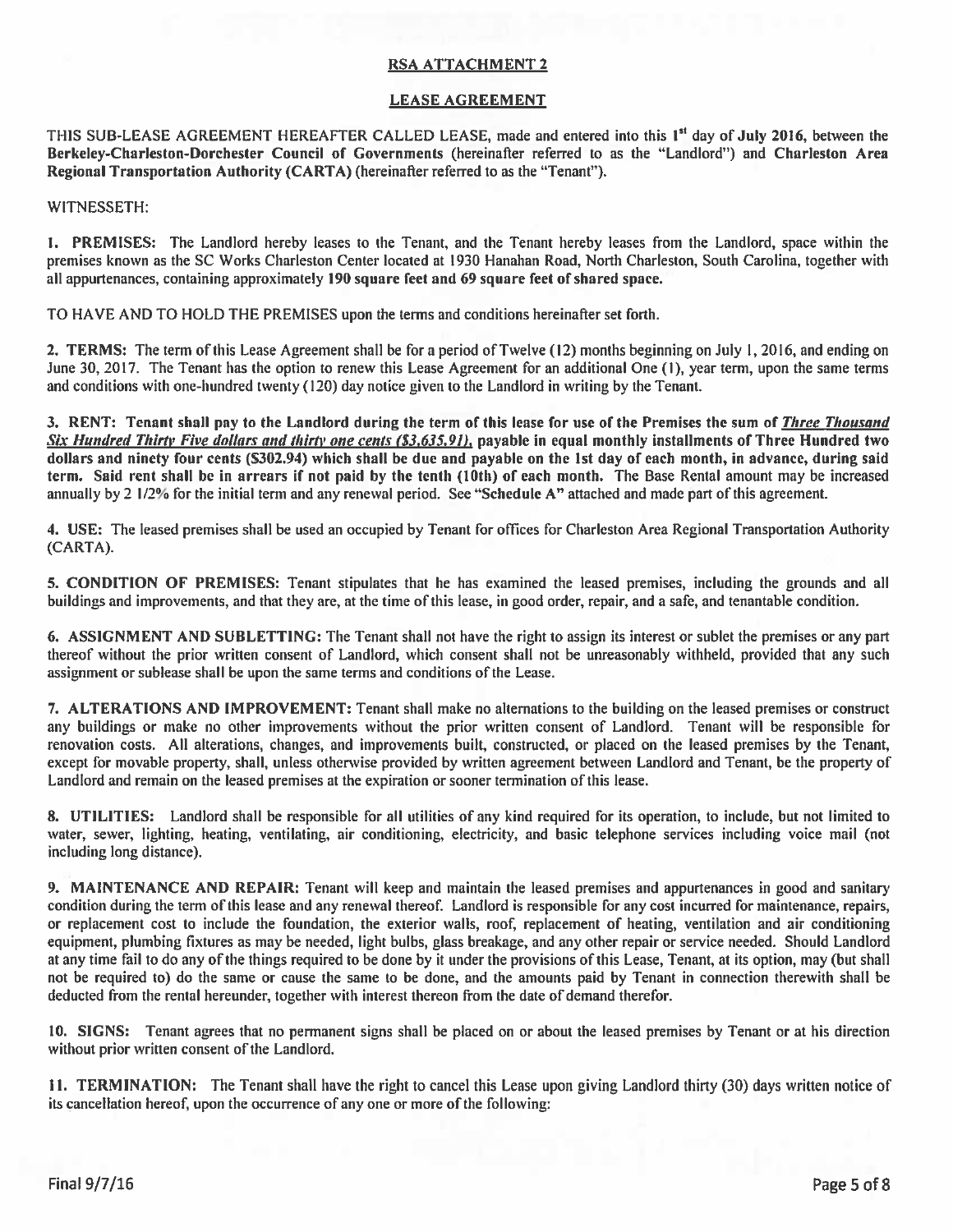(a) If, at the end of any fiscal year (June 30th) after the Commencement Date, appropriations, revenues, income, grants or other funding are not provided to the Tenant in an amount sufficient to carry out the purposes and programs of Tenant, including the payment of Basic Rent, additional rent, and all other payment obligations of Tenant pursuant to this Lease; or

(b) If the Charleston Area Regional Transportation Authority (CARTA) is dissolved and no longer performs the functions and purposes ascribed to it by the Organization; or

(c) If Landlord shall have breached any covenant, condition, representation or warranty made by Landlord in this Lease and such breach shall have continued uncured or uncorrected for a period of thirty (30) days after notice by Tenant to Landlord of such breach and request to cure or correct.

(d) In addition to the cancellation privileges set forth, Tenant shall also have the right to cancel this Lease at any time after the first six (6) months of the Initial Term by giving One Hundred Twenty (120) days written notice to Landlord of Tenant's intention to vacate the Demised Premises.

12. RIGHT OF INSPECTION: Landlord and his agents shall have the right at all reasonable times during the term of this lease and any renewal thereof to enter the leased premises for the purpose of inspecting the premises.

13. SUBORDINATION OF LEASE: This lease and Tenant's leasehold interest thereunder are and shall be subject, subordinate, and inferior to any liens or encumbrances hereinafter placed on the leased premised by Landlord, all advances made under any such liens or encumbrances, the interest payable on any such liens or encumbrances, and any and all renewals or extensions of such liens or encumbrances.

14. HOLDOVER BY TENANT: In the event Tenant shall remain in the Demised Premises after the Initial Term has expired and Tenant shall have failed to give notice to Landlord of Tenant's intent to extend this Lease hereof, Tenant shall be deemed to be a tenant from month-to-month, and Tenant shall continue to pay the Basic Rent in effect for the initial Term until either Landlord or Tenant, by thirty (30) days written notice to the other, shall terminate this Lease, whereupon the Basic Rent and all other charges payable by Tenant hereunder shall be apportioned as of such date of termination. At the expiration of the lease term, Tenant shall quit and surrender the premises hereby demised in as good state and condition as they were at the commencement of this lease, reasonable use and wear thereof and damages by the elements expected.

15. LANDLORD'S REPRESENTATIONS AND WARRANTIES: Landlord represents and warrants to Tenant that:

(a) Landlord is the Lessee of the Northwoods Properties who is the owner of the Land and Building in fee simple, that title is marketable and not subject to any defects or encumbrances, which could adversely affect the use of the Demised Premises as contemplated by this Lease; that Landlord has full right, power and authority to execute and deliver this Lease and to grant to Tenant the exclusive use and possession of the Demised Premises:

(b) The use of the Demised Premises contemplated by this Lease will be a permitted use under all applicable statues, codes, rules, regulations and ordinances now in effect and, to the best of Landlord's knowledge, there are no pending proceedings or plans to change such statues, codes, rules, regulations and ordinances;

(c) Neither the Land, the Building nor the Demised Premises, nor any portion thereof, is being condemned or taken by eminent domain, and, to the best of Landlord's knowledge, no such proceedings are contemplated by any lawful authority;

(d) To the best of Landlord's knowledge and belief, there is available to the Building and the Demised Premises adequate water, gravity fed storm and sanitary sewers, electricity and telephone service for Tenant's included use of the Demised Premises as described in this Lease:

(e) Landlord will not discontinue any service required to be provided by Landlord pursuant to this Lease and, if any such discontinuance is contemplated, Landlord will provide Tenant with written notice at lease thirty (30) days prior thereto together with a statement of the appropriate reduction in Basic Rent as compensation for such discontinuance;

(f) Landlord will keep the land, the building, and the Demised Premises in good order and repair.

(g) Landlord will keep the Building and the Demised Premises protected against flood, storm, water leakage through roofs and windows and against other hazards of nature and will repair or protect same from such hazards within a reasonable time after Landlord has notice of damage or the need for repair.

(h) Landlord will provide janitorial and security services.

(i) Landlord will provide furniture for tenant use on an as available basis.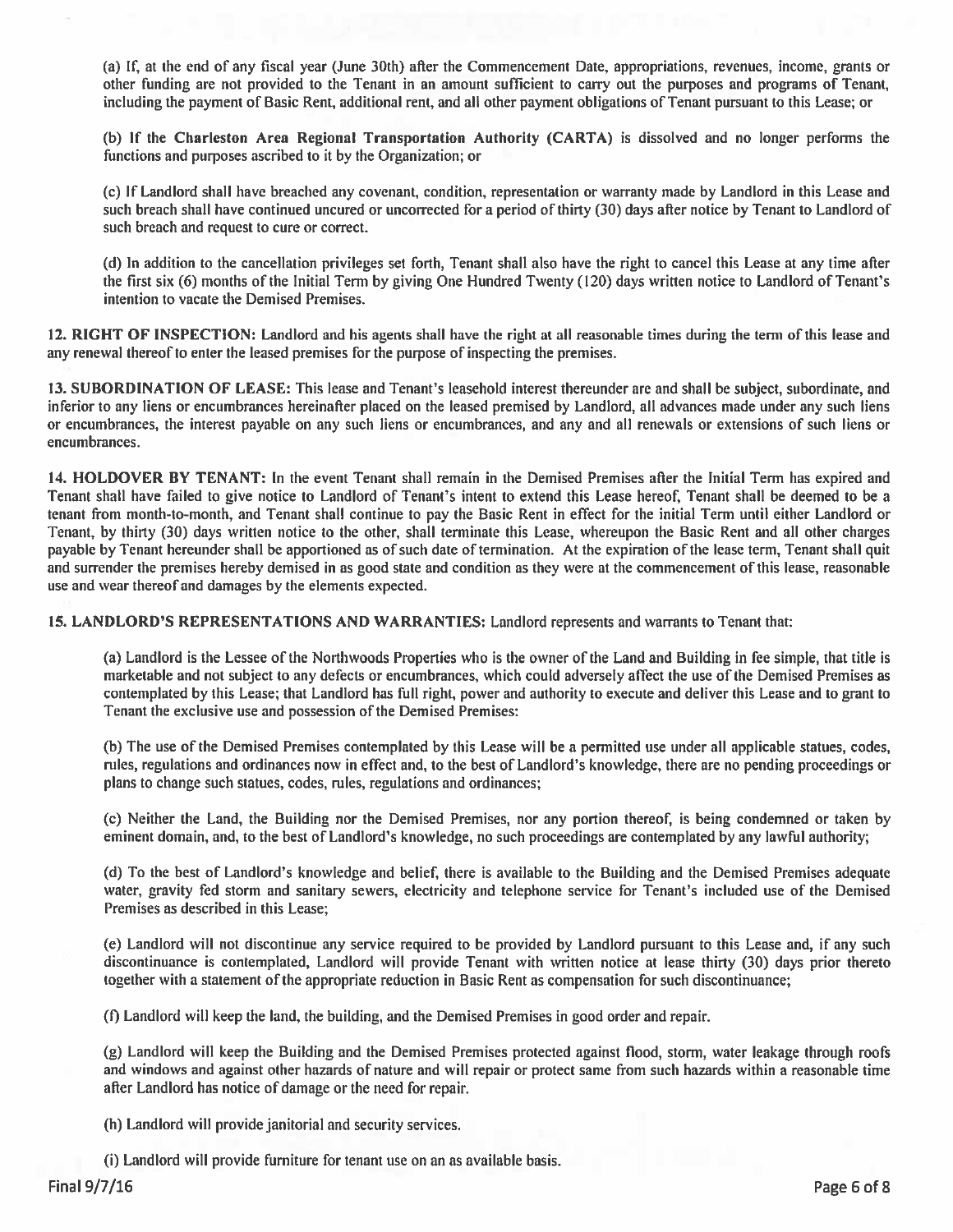(i) Landlord will provide access to copiers located throughout facility.

(k) Landlord will provide reception personnel and Center Manager.

### 16. TENANT'S COVENANTS: Tenant covenants and agrees that it shall:

(a) Pay Basic rent when due within a reasonable time period after receipt of an invoice;

- (b) Maintain the Demised Premises in a clean and good condition:
- (c) Comply with all statutes, codes, ordinances, rules and regulations applicable to the Demised Premises;
- (d) Give Landlord reasonable notices of any accident, damage, destruction or occurrence affecting the Demised Premises.
- (e) Pay for all Long Distance service, on a monthly basis for each phone number assigned to Tenant.
- (g) Utilize copiers for reasonable day to day copying and not use for mass production of copies.

17. ABANDONMENT: If at any time during the term of this lease Tenant abandons the leased premises or any part thereof, Landlord may, at his option, enter the demised premises by any means without being liable for any prosecution therefor, and without becoming liable to Tenant for damages or for any payment of any kind whatever, and may, at his discretion, as agent for Tenant, relet the demises, or any part thereof, for the whole or any part of the then unexpired term. If Landlord's right of re-entry is exercised following abandonment of the premises by Tenant, then Landlord may consider any personal property belonging to Tenant and left on the premises to also have been abandoned, in which case Landlord may dispose of all such personal property in any manner Landlord shall deem proper and is hereby relieved of all liability for doing so.

18. INSURANCE: Landlord shall keep the premises insured with a policy sufficient to replace the leased premises. Tenant shall, at Tenant's sole cost and expense, maintain general public liability insurance against claims for personal injury, death or property damage occurring upon, in or about the Leased Premises. Such insurance shall afford combined single limit liability protection in the amount of not less than One Million (\$1,000,000.00) Dollars.

To the greatest extent permitted by the South Carolina Tort Claims Act, together with other applicable South Carolina law, the Landlord and its affiliates and agents shall be protected and shall have a right of action against Tenant for reason of any and all liability, claims, lost injury or damage, including attorney's fees and costs, whether for property damage or personal injury (including, but not limited to death) arising from or in any way connected to the use or occupancy of the premises by Tenant, its agents or employees, except where such damage, claims or injuries are caused by the negligence of Landlord, its employees or agents.

19. WAIVER: No waiver of any condition or covenant of this Lease Agreement by the Landlord shall be deemed to imply or constitute a further waiver by Landlord of any other condition or covenant of this Lease Agreement.

20. QUIET ENJOYMENT: If Tenant shall pay the rent and perform and observe all of the other covenants and conditions to be performed and observed by it hereunder, Tenant shall at all times during the term hereof have a peaceful and quiet enjoyment of the Premises without interference from Landlord or any person lawful claiming through Landlord.

21. GOVERNING LAW: This Lease Agreement shall be construed and enforced in accordance with the laws of the State of South Carolina.

22. SUCCESSORS: This Lease Agreement shall be binding upon and shall inure to the benefit of the parties hereto and their respective heirs, successors and permitted assigns, except as otherwise provided for in this Lease Agreement.

23. HAZARDOUS WASTE, HANDICAP ACCESS, HEALTH AND SAFETY: Landlord represents and warrants that to the best of Landlord's knowledge, the Premises have never been used for treatment, storage, or disposal of any solid or liquid waste which is classified as toxic or hazardous under any Federal, State or Local law or regulation in effect as of the commencement date, and the Premises (including the subsurface water) has not been contaminated by any such toxic or hazardous material.

The Tenant may cancel the Lease if the premises are found to be in violation of any Federal, State, or Local law, regulation or ordinance affecting the Tenant's use of the Premises, including those pertaining to handicap access, health or safety, and the Landlord has failed to make necessary repairs or improvements in order to conform to the applicable law, regulation or ordinance.

24. INGRESS AND EGRESS: Tenant and its employees, customers, guests and invitees shall have full and unrestricted rights of access and egress with respect to the Premises together with all the facilities, rights and privileges herein granted, and has full power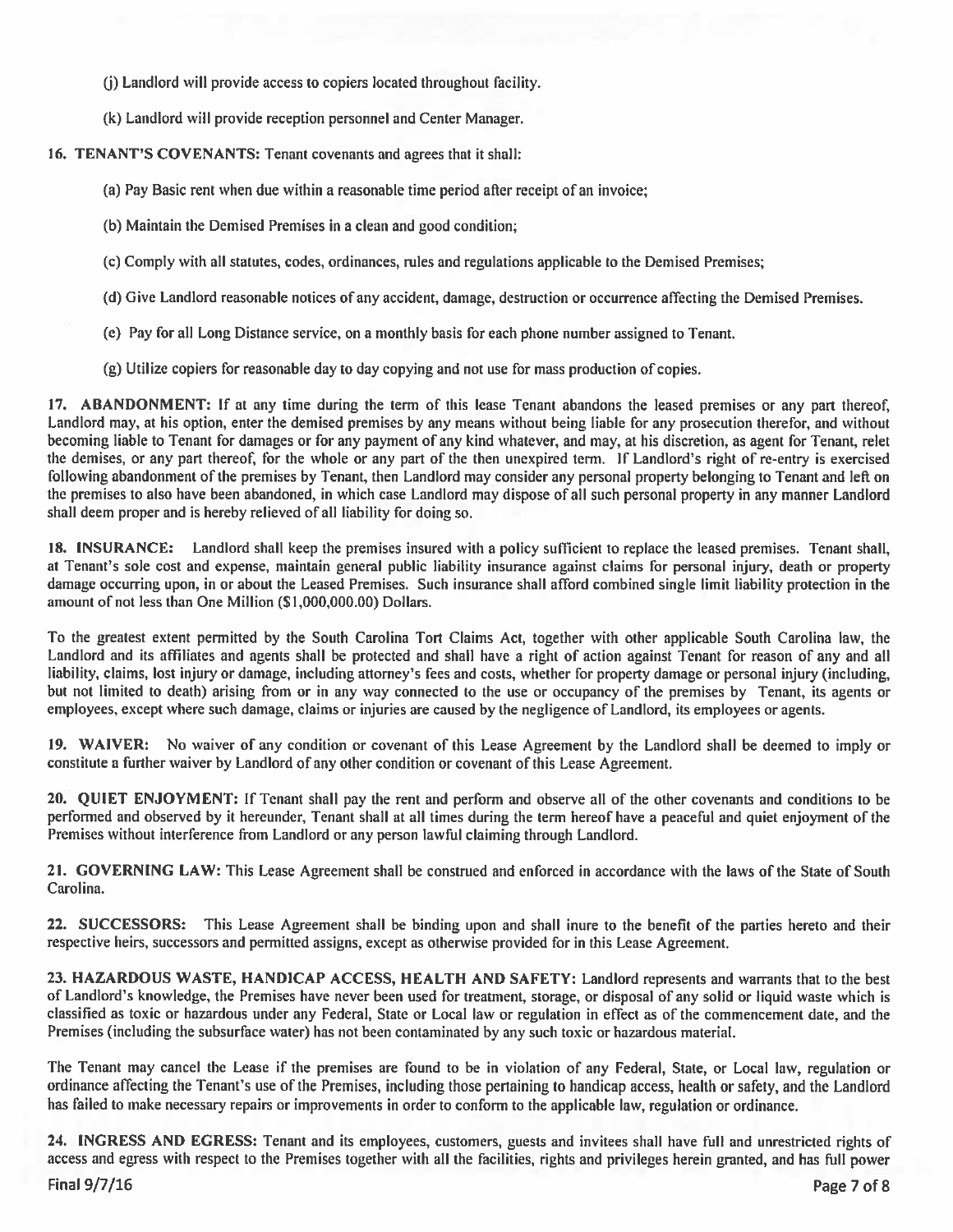and authority to enter into this Lease Agreement in respect thereof; and covenants that upon performance of the agreements on the part of Tenant to be performed hereunder, Tenant shall enjoy the said premises and said facilities, rights and privileges.

25. TAXES AND ASSESSMENTS: Landlord shall pay all of the real and personal property taxes levied or assessed against the Leased Premises, for any and all periods during the term of the Lease. Landlord shall pay any solid waste disposal fees or any other fees levied against the property.

26. NOTICES: All notices provided for in this Lease Agreement shall be in writing and shall be deemed to be given when sent by registered or certified mail, return receipt requested, postage prepaid, and addressed as follows:

| Landlord:    | Berkeley Charleston Dorchester Council of Governments<br>1362 McMillan Ave., Suite 100<br>N. Charleston, SC 29405              |
|--------------|--------------------------------------------------------------------------------------------------------------------------------|
| Payments To: | <b>BCD Council of Governments</b><br>1362 McMillan Ave., Suite 100<br>N. Charleston, SC 29405                                  |
| Tenants:     | <b>Charleston Area Regional Transportation Authority (CARTA)</b><br>36 John Street<br>Charleston, SC 29403<br>$(843)$ 724-7420 |

27. DAMAGE OR DESTRUCTION BY FIRE OR OTHER CASUALTY: If the leased premises or any part thereof shall be damaged or destroyed by fire or other casualty, and such damage or destruction shall be so extensive as to require the substantial building or buildings on the demised premises, Landlord or Tenant may elect to terminate this Lease by written notice to the other given within forty-five (45) days after the occurrence of such damage or destruction.

28. NO PARTNERSHIP: Landlord does not, in any way or for any purpose, become a partner of Tenant in the conduct of its business, or otherwise, or a joint venturer or a member of a joint enterprise with Tenant.

29. AMENDMENTS: This Lease may not be amended, modified or terminated, nor may any obligation hereunder be waived orally, and no such amendment, modification, termination or waiver shall be effective for any purpose for any purposes unless it is in writing and signed by the party against whom enforcement thereof is sought.

IN WITNESS WHEREOF, the parties hereto by their authorized representative, have signed, sealed and delivered this Lease Agreement, in duplicate, at Charleston South Carolina, on the day and year first written above.

WITNESSES:

**LANDLORD:** Berkeley Charleston Dorchester Council of Governments

By:

Ronald E. Mitchum Its: **Executive Director** Date: July 1, 2016

TENANTS:

By:

lts: Date: July 1, 2016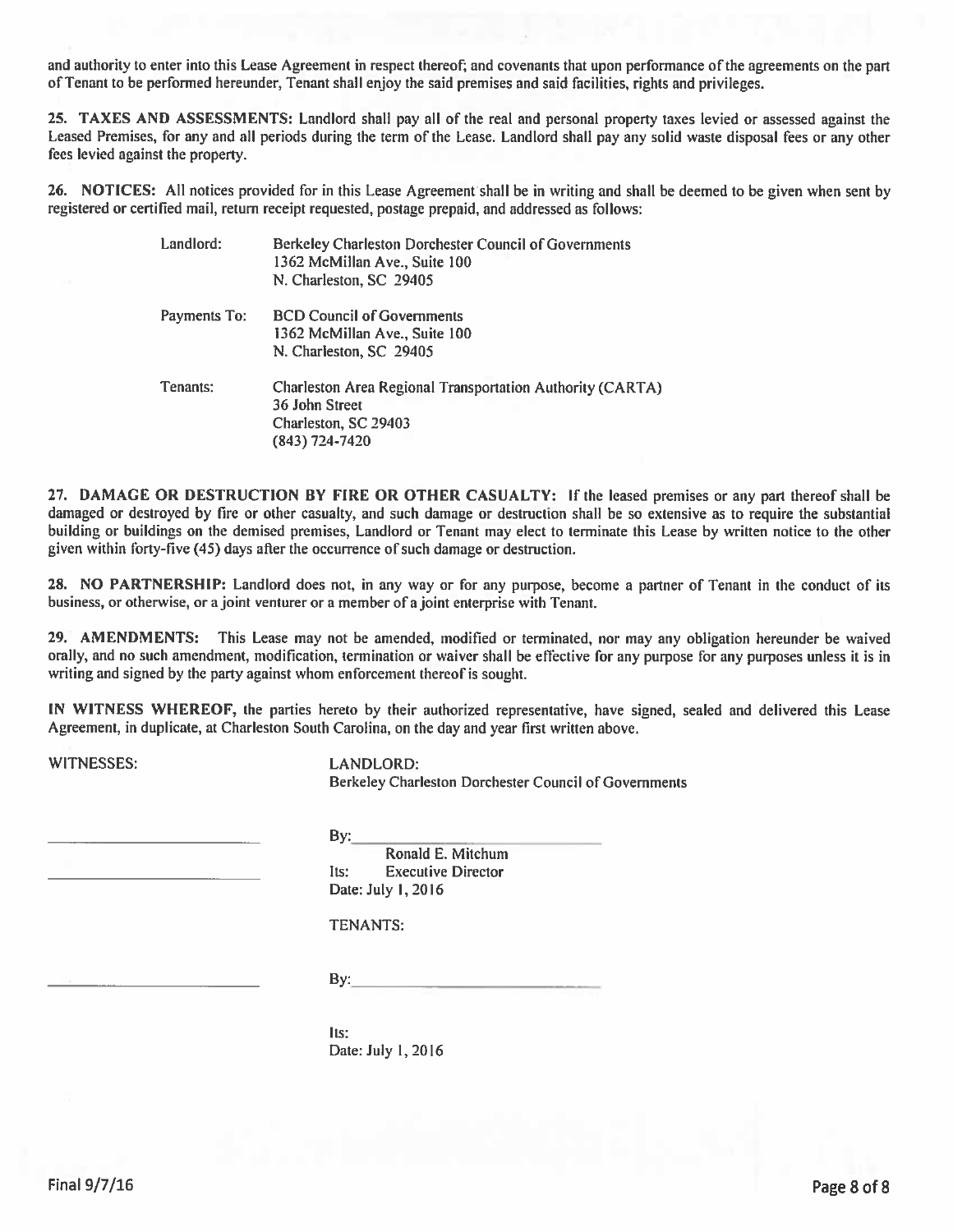### THE TRIDENT WORKFORCE AREA

## **SC WORKS SYSTEM**

## **MEMORANDUM OF UNDERSTANDING PURSUANT TO THE** WORKFORCE INNOVATION AND OPPORTUNITY ACT (WIOA)

The Charleston Area Regional Transportation Authority (CARTA) provides Discount Bus Pass Services onsite at the Charleston SC Works Center. The Discount Bus Pass Services support he regional transportation needs of the many community customers seeking services through SC Works.

Name, Title Charleston Area Regional Transportation Authority (CARTA)

Date:  $\_\_$ 

Signature

Kalen J. Kunkel, One-Stop Operations Director **Eckerd, Workforce Development Services** 

unt

Operator (if applicable)

Date: 9/21/2016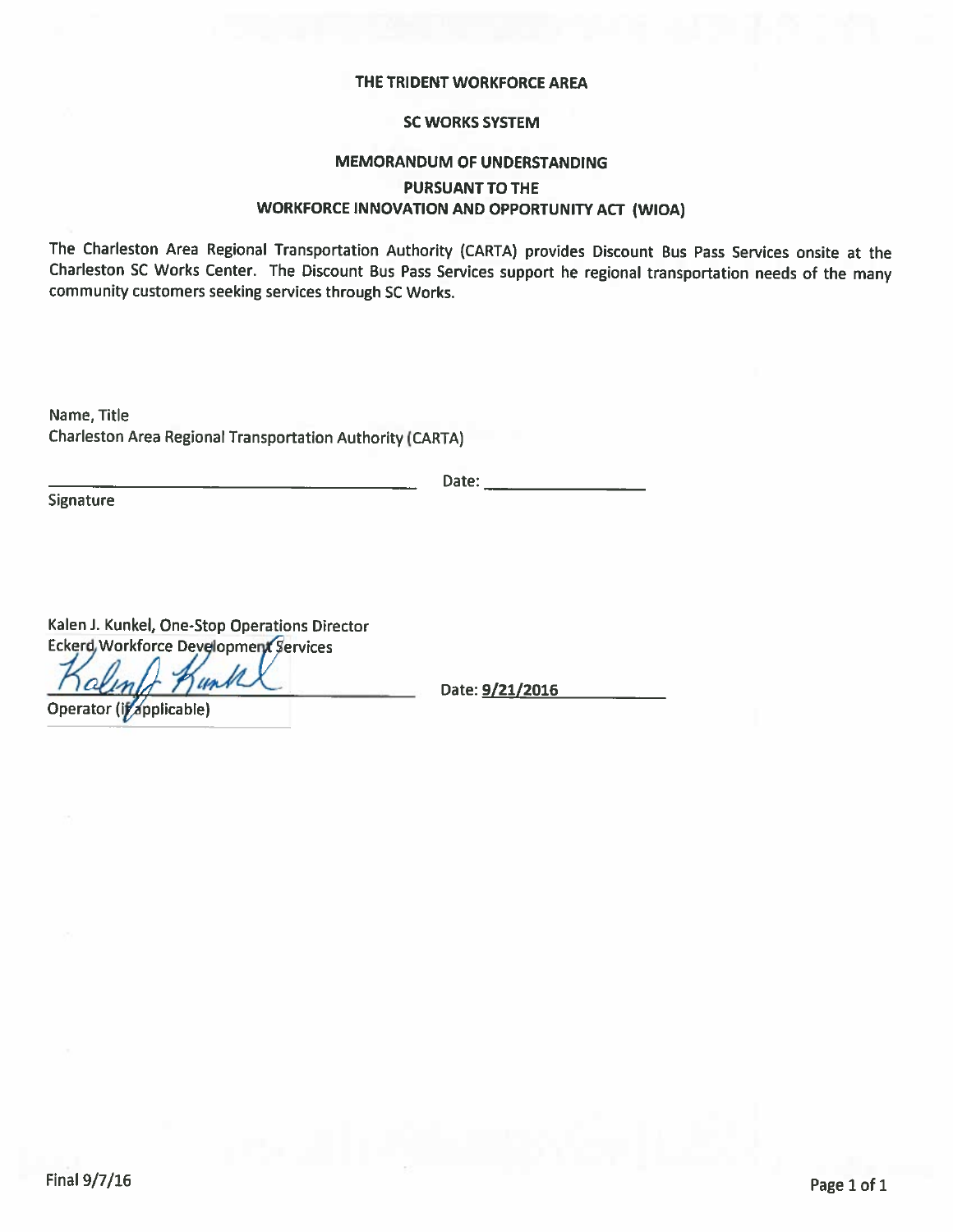# CARTA

Charleston Area Regional Transportation Authority

## MEMORANDUM

TO: Ron Mitchum, CARTA Executive Director FROM: Jeffrey Burns, Planning & Operations Manager DATE: July 7, 2016 SUBJECT: Intermodal Center Project Update CC: file

Over the last month, the project team finalized the building and site design plans. Staff submitted the purchase/sale agreement to CSX Corporation and is preparing draft lease agreements for the partner agencies. A Request for Proposals was circulated to procure the services of a firm to layout and supply materials for the Amtrak History and Liberty Hill Community Heritage Room. A project update presentation was delivered to the Liberty Hill Community at their monthly meeting. Lastly, a third party cost estimator is reviewing the plan and will submit an estimated cost to construct the facility.

The following is a brief overview of accomplishments and milestones.

- 1) Project Timeline:
	- a. Overall, the project is tracking about 6 month beyond the original schedule as impacted by the progress in negotiating the MOUs
	- b. Receipt of the construction cost estimate based on the 100% design plans is the next major concern for the project team.
- 2) A&E Design
	- a. Building and site work has been completed by Davis & Floyd
	- b. The project team holds weekly meeting to discuss issues as they arise
- 3) Permitting & Zoning: Scheduled for August 2016
- 4) NEPA/NHPA
	- a. The Draft Environmental Assessment document was approved by FTA. The 30-day public comment period closed on January 4, 2016
		- b. A Finding of No Significant Impact (FONSI) is anticipated to be approved by FTA in late January 2016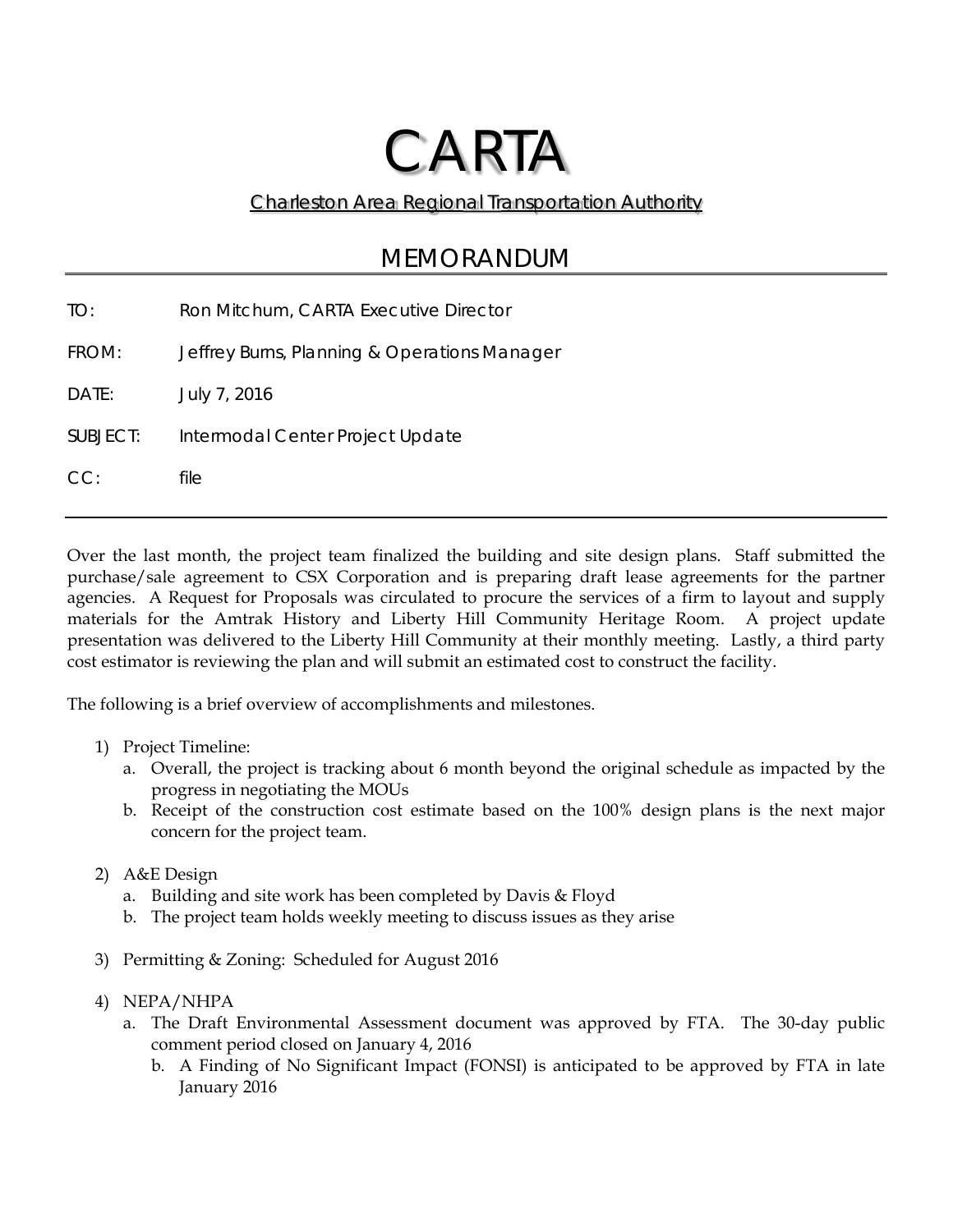- 5) Amtrak Coordination
	- a. The project team finalized negotiations with Amtrak. Amtrak has agreed to retain ownership of the boarding platform, which absolves CARTA and the City of North Charleston from carrying the cost of insurance.
- 6) Real Estate Process:
	- a. An appraisal of the Gaynor St. site has been completed. A review appraisal has been completed.
	- b. A partially executed Purchase & Sale Agreement, along with an escrow and an appraised value of the property. Negotiations are actively occurring. FTA has approved the appraisals and suggested offer price to acquire the Gaynor St. Site for their review.

CARTA staff continues to coordinate with FTA to ensure their staff is informed on our progress. FTA staff has been very supportive in moving this project to completion.

Upcoming tasks include completing the finalizing the design and construction plans, executing the purchase/sale agreement with the City of North Charleston, transfer ownership of the property, commence permitting and zoning approval, and to draft an Invitation for Bids (IFB) to secure a construction contractor.

Please feel free to contact me with any questions or for further information.